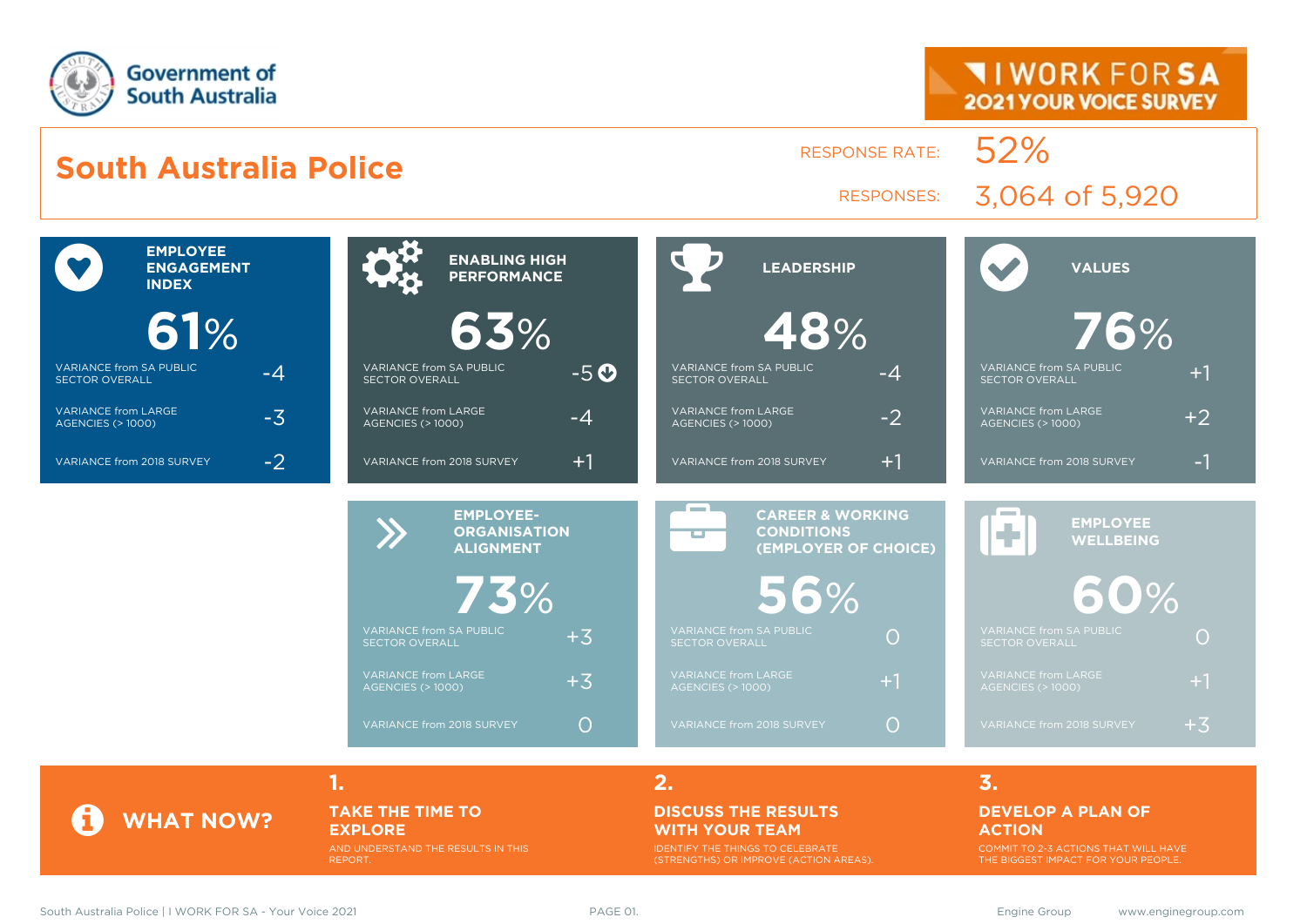### **TIPS & SUGGESTIONS**

### **UNDERSTANDING YOUR REPORT AND GETTING TO ACTION!**

THE SCORES ON THE FRONT PAGE GIVE YOU SOME SUMMARY INFORMATION. FIRST TAKE THE TIME TO FULLY UNDERSTAND THIS REPORT BEFORE SHARING WITH OTHERS.

# **01.**

**Take the time to digest the scores and identify the areas where you are performing well.**

These will tend to be high scores which are notably above any comparative scores. These should be celebrated. Share the good news with employees.

WHAT IS YOUR RESPONSE RATE? IF HIGH, THE RESULTS WILL BE REPRESENTATIVE OF THE VIEWS OF YOUR COLLEAGUES. IF LOW (<20%) TAKE CARE WHEN INTERPRETING THE RESULTS. ENCOURAGE ALL COLLEAGUES TO HELP WITH ACTION PLANNING AND HOPEFULLY THIS WILL ENCOURAGE THEM TO COMPLETE THE SURVEY NEXT TIME.

HOW DO YOUR SCORES COMPARE TO THE AVAILABLE COMPARISONS?

**ARE THERE ANY SCORES THAT ARE UNEXPECTED?**

#### **Identify areas that need improvement. 02.**

These will be the lower scores, and/or those which are scoring notably below your comparators. Discuss these areas with your colleagues in focus groups or one-to-one discussions. Gather their thoughts and solutions before deciding actions to take.

**04.**

**impact on employee engagement.**

**Consider what actions could be taken which will have the greatest** 

It may be helpful to discuss with your manager or other colleagues (your peers, HR, subject matter experts) to share ideas before

ideas and case studies to give you further inspiration

and top tips.

Review the high neutral responses (lots of employees ticking 'neither agree nor disag **employees ticking 'neither agree nor disagree')**

> Ask your colleagues about their views to find out what is causing this uncertainty. More communication and involvement may help to shift them to a positive frame of mind.

> > Some actions may be 'quick wins' and short term. However, in most instances, you will need to think Some actions may be 'quick wins'<br>and short term. However, in most<br>instances, you will need to think<br>longer term.

**What do you want employees to be saying about their working lives in the future?**

**What should be put in place to achieve this?**

The 'All questions' pages show every question asked in positively (strongly agree + agree), neutrally (neither agree nor disagree) or negatively (disagree + strongly disagree). Look at how your positive score compares to your parent unit, and your last survey's results.

**Is there room for**  Is there room for<br>improvement?

developing plans for action. There are lots of websites of

South Australia Police | I WORK FOR SA - Your Voice 2021 **PAGE 02.** PAGE 02. Engine Group www.enginegroup.com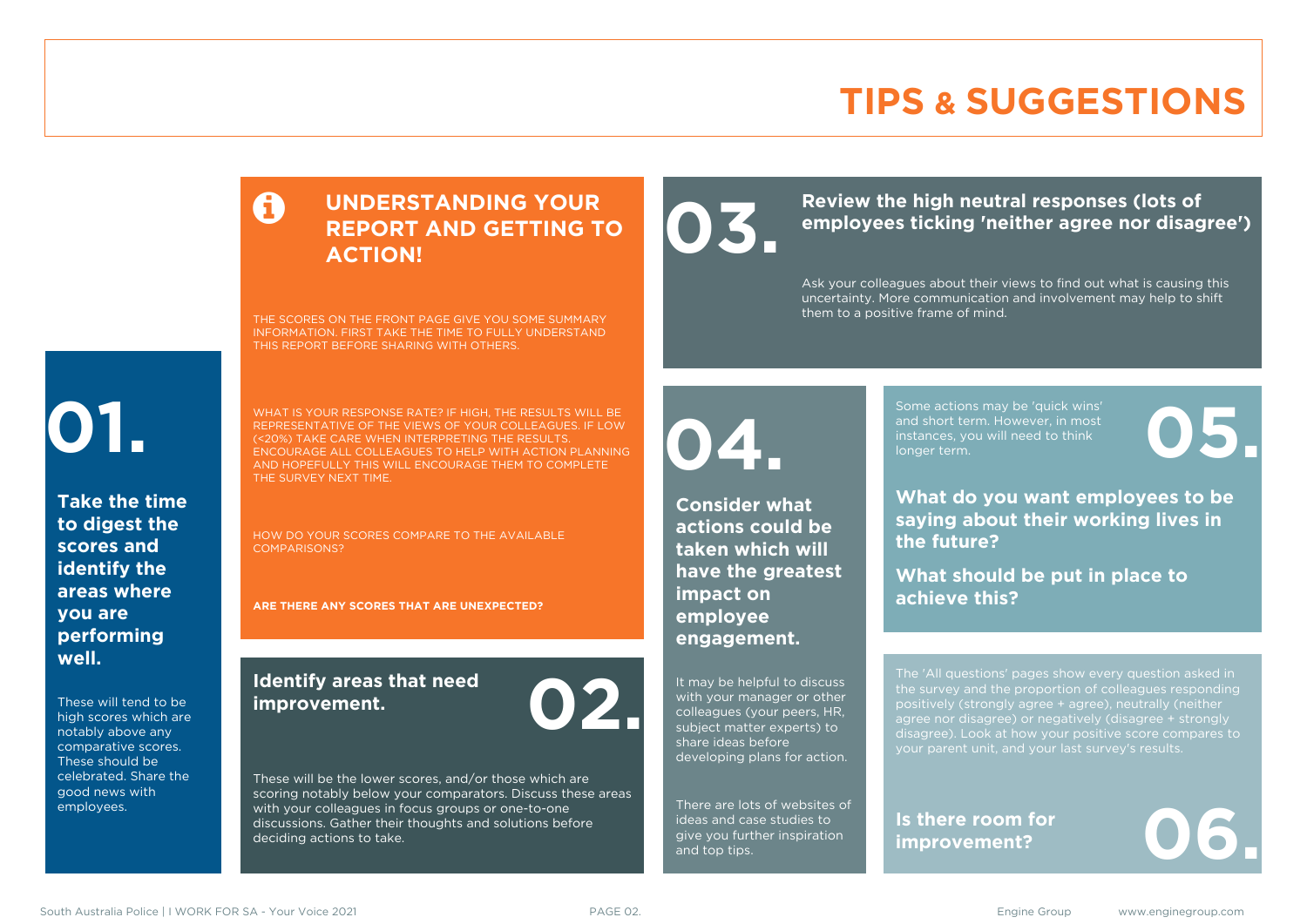### **WHAT'S NEXT**

### A

#### **WHAT'S NEXT?**

SHARE RESULTS WITH YOUR PEOPLE.

SPEND TIME EXPLORING THE DRIVERS BEHIND THE SCORES WITH YOUR PEOPLE.

DISCUSS WITH THEM WHAT ACTIONS THEY FEEL SHOULD BE TAKEN WHICH WILL HAVE THE GREATEST IMPACT ON EMPLOYEE ENGAGEMENT.

AGREE ON A SMALL NUMBER OF IMPACTFUL ACTIONS.

AGREE HOW YOU WILL MEASURE THAT ACTIONS HAVE BEEN SUCCESSFUL.

**COMMUNICATE** PROGRESS AGAINST YOUR ACTIONS.



**'I believe action will be taken on the results from this survey by the sector.'**

VARIANCE FROM 2018 SURVEY

 $+8$ 

VARIANCE FROM SA PUBLIC SECTOR **OVERALL** 



 $-60$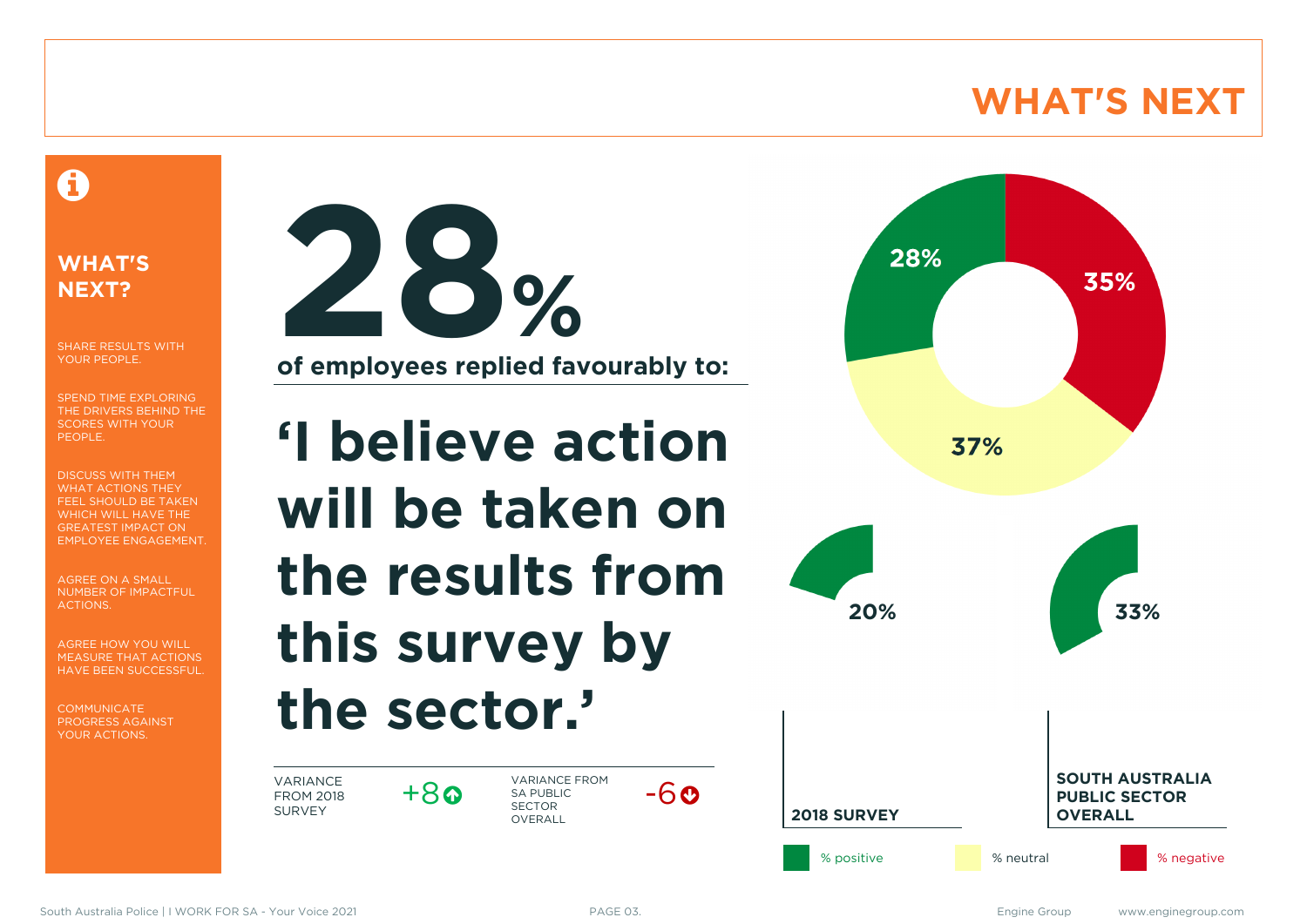### **HEADLINE SCORES**

**HIGHEST POSITIVE SCORING QUESTIONS % POSITIVE Q11b.** I understand what is expected of me to do well in my role **90**% **Q11g.** I understand how my work contributes to my agency's objectives **89**% **Q12e.** People in my workgroup are committed to workplace safety **84**% **Q12b.** The people in my workgroup behave in an accepting manner towards people from diverse backgrounds **84**% **Q11i.** I feel secure in my job **82**% **HIGHEST NEUTRAL SCORING QUESTIONS % NEUTRAL Q16h.** I am confident in relating my agency's Reconciliation Action Plan to my work **47**% **Q28.** I believe action will be taken on the results from this survey by the sector **37**% **Q15f.** Senior managers promote collaboration between my agency and other agencies or organisations we work with **35**% **Q29.** I believe action will be taken on the results from this survey by my agency **34**% **Q16i.** I am satisfied with the cultural learning opportunities within my agency **34**% **HIGHEST NEGATIVE SCORING QUESTIONS % NEGATIVE Q29.** I believe action will be taken on the results from this survey by my agency **42**% **Q16f.** In my agency, recruitment and promotion decisions are fair **37**% **Q15d.** I feel senior managers in my agency actively engage with employees **37**% **Q15g.** I feel that senior managers keep employees informed about what's going on **37**% **Q28.** I believe action will be taken on the results from this survey by the sector **35**% \*Note: Agency specific questions have been excluded from the above rankings. **A** FIND YOUR **HIGHEST SCORES THESE QUESTIONS ARE YOUR HIGHEST SCORING.** WHAT ARE EMPLOYEES MOST POSITIVE ABOUT? **(STRENGTHS)** WHAT ARE EMPLOYEES MOST NEUTRAL ABOUT? WHERE A LOT OF EMPLOYEES ARE RESPONDING 'NEITHER AGREE NOR DISAGREE' (% NEUTRAL), THIS MAY INDICATE MIXED VIEWS OR INCONSISTENT WHAT ARE EMPLOYEES MOST NEGATIVE ABOUT? **(AREAS OF CONCERN)**

**EXPERIENCES** 

**(AREAS OF POTENTIAL)**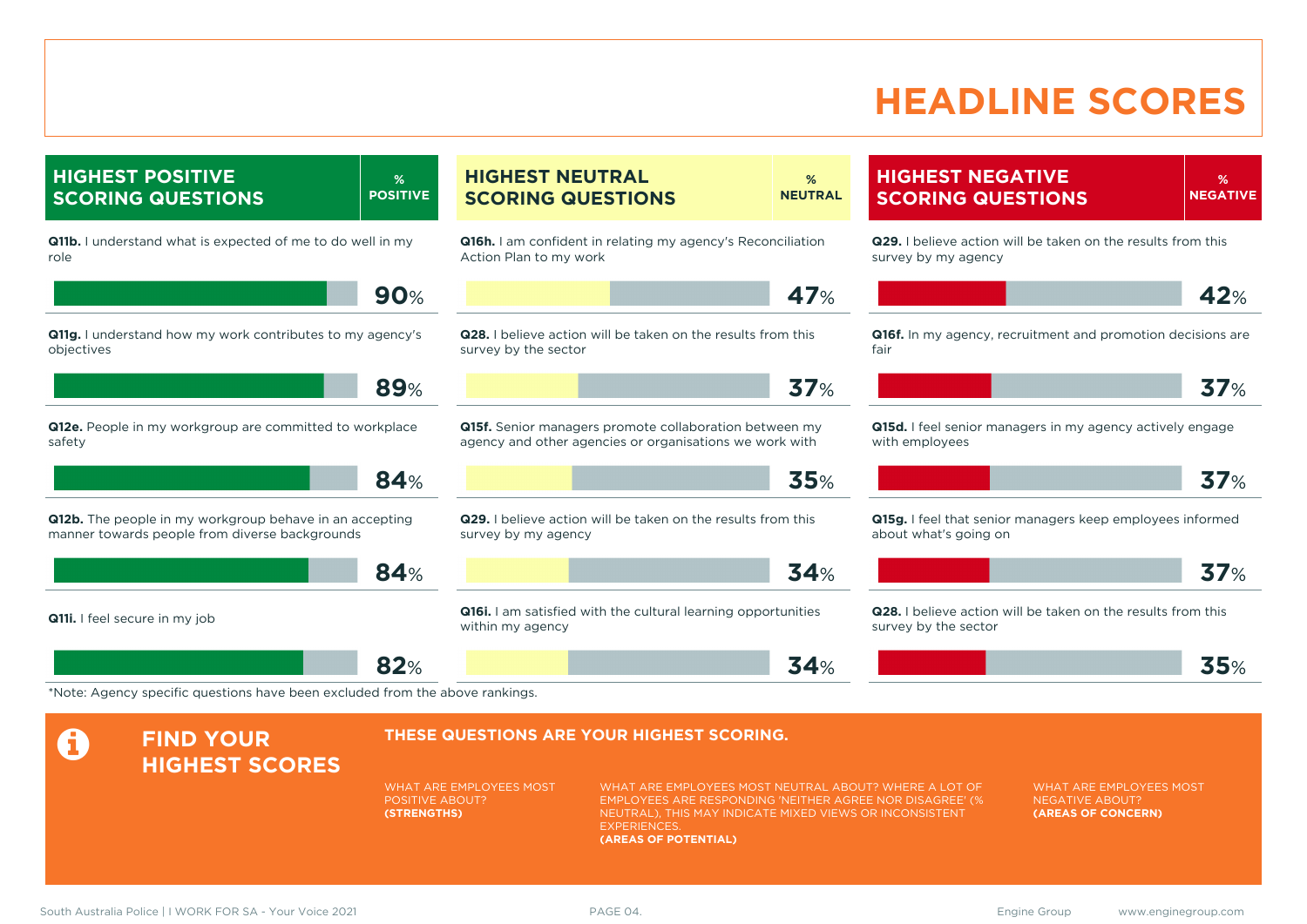### **EMPLOYEE ENGAGEMENT**

0

#### **HOW ENGAGED IS YOUR TEAM?**

THESE RESULTS PROVIDE A MEASURE OF ENGAGEMENT FOR YOUR TEAM.

THE ENGAGEMENT SCORE TELLS US THE EXTENT TO WHICH YOUR PEOPLE ARE PROUD TO WORK HERE, WOULD RECOMMEND IT, INTEND TO STAY, AND STRIVE TO GO ABOVE AND BEYOND (SAY, STAY AND STRIVE).

THERE'S A LOT OF EVIDENCE TO SHOW A STRONG LINK BETWEEN ENGAGED COLLEAGUES AND IMPROVED BUSINESS PERFORMANCE.

|               | <b>YOUR</b><br><b>EMPLOYEE</b><br>$\begin{array}{ c c }\hline \textbf{0} & \textbf{0} \end{array}$<br><b>ENGAGEMENT</b><br><b>SCORE</b> | <b>RESPONSE SCALE</b>                          | %<br><b>POSITIVE</b> | <b>VARIANCE</b><br><b>FROM</b><br>2018<br><b>SURVEY</b><br>$-2$ | <b>VARIANCE</b><br><b>FROM SA</b><br><b>PUBLIC</b><br><b>SECTOR</b><br><b>OVERALL</b><br>$-4$ | <b>VARIANCE</b><br><b>FROM LARGE</b><br>AGENCIES (><br>1000)<br>$-3$ |
|---------------|-----------------------------------------------------------------------------------------------------------------------------------------|------------------------------------------------|----------------------|-----------------------------------------------------------------|-----------------------------------------------------------------------------------------------|----------------------------------------------------------------------|
|               | Q27d. Iam proud to tell others I work for my agency                                                                                     | 43<br>22<br>24                                 | <b>67%</b>           | $-2$                                                            | $\circ$                                                                                       | $+1$                                                                 |
| <b>SAY</b>    | Q27e. I would recommend my agency as a good place<br>to work                                                                            | 17 <sub>2</sub><br>39<br>24<br>13 <sub>7</sub> | <b>56%</b>           | $-9O$                                                           | $-2$                                                                                          | $-1$                                                                 |
| <b>STAY</b>   | Q27b. I feel a strong personal attachment to my agency                                                                                  | 23<br>42<br>12<br>18                           | 60%                  | $-2$                                                            | $-2$                                                                                          | $-1$                                                                 |
|               | <b>Q27a.</b> My agency really inspires me to do the best work<br>every day                                                              | <u>g</u><br>34<br>32<br>18                     | 44%                  | $-1$                                                            | $-12$ <sup>O</sup>                                                                            | $-11$ <sup>O</sup>                                                   |
| <b>STRIVE</b> | Q27c. My agency motivates me to help it achieve its<br>objectives                                                                       | 10<br>34<br>33<br>17                           | 44%                  | $-3$                                                            | $-9$ $o$                                                                                      | -80                                                                  |

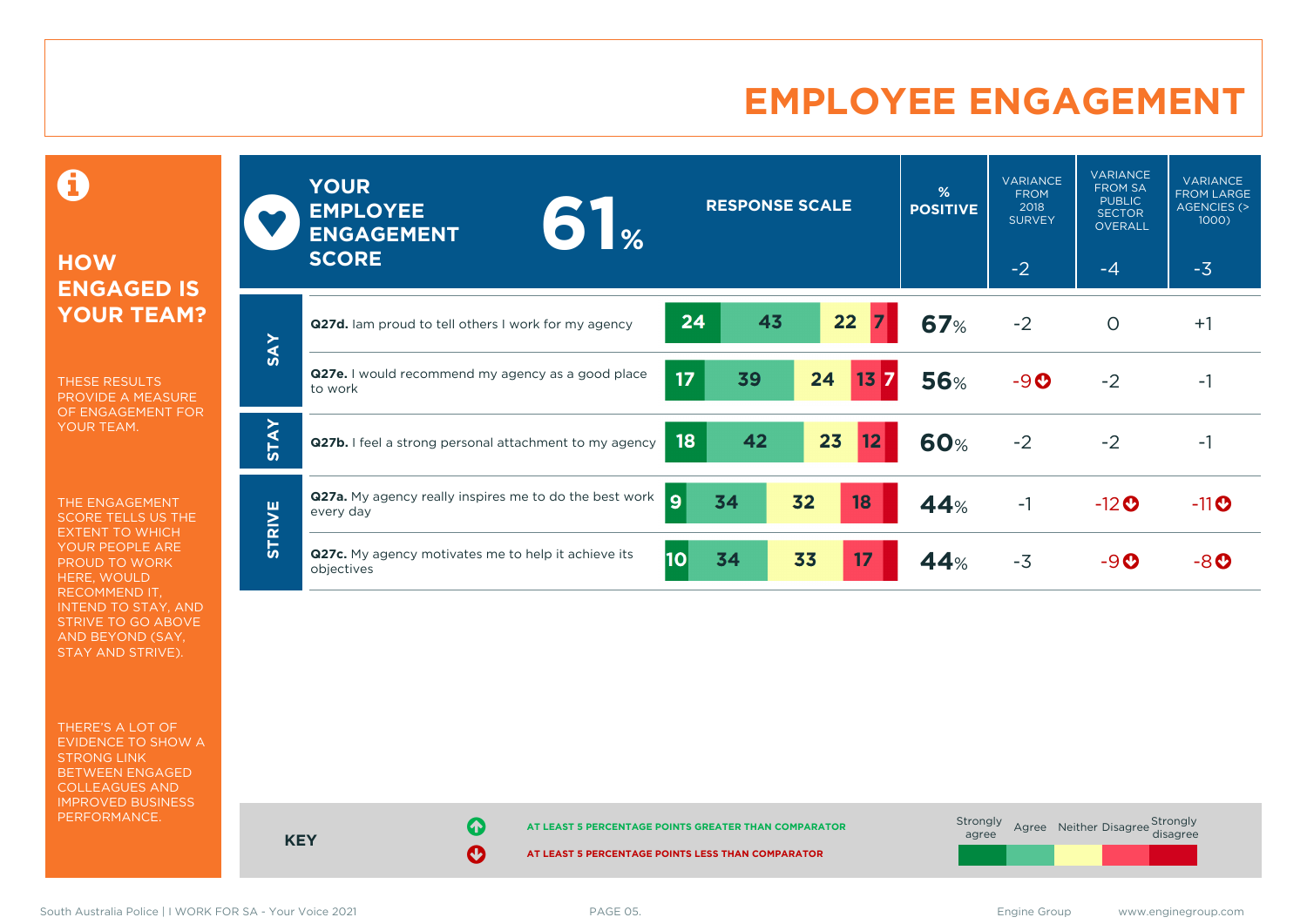### **KEY QUESTIONS TO FOCUS ON**

|                                                                                                                                                                                                                                     | AT LEAST 5 PERCENTAGE POINTS LESS<br>AT LEAST 5 PERCENTAGE POINTS<br><b>GREATER THAN COMPARATOR</b><br><b>THAN COMPARATOR</b> | %<br><b>POSITIVE</b> | <b>VARIANCE</b><br><b>FROM</b><br>2018<br><b>SURVEY</b> | <b>SA PUBLIC</b><br><b>SECTOR OVERALL</b> | VARIANCE FROM VARIANCE FROM<br><b>LARGE AGENCIES</b><br>(>1000) |
|-------------------------------------------------------------------------------------------------------------------------------------------------------------------------------------------------------------------------------------|-------------------------------------------------------------------------------------------------------------------------------|----------------------|---------------------------------------------------------|-------------------------------------------|-----------------------------------------------------------------|
| <b>WHAT TO</b><br><b>FOCUS ON?</b>                                                                                                                                                                                                  | <b>Q17b.</b> I think my agency cares about my health<br>and wellbeing                                                         | <b>49%</b>           | $+50$                                                   | $-4$                                      | $-2$                                                            |
| THESE QUESTIONS HAVE<br>BEEN IDENTIFIED THROUGH<br>STATISTICAL ANALYSIS AS<br><b>HAVING THE STRONGEST</b><br><b>INFLUENCE ON YOUR</b><br><b>EMPLOYEE ENGAGEMENT</b><br>SCORE.                                                       | <b>Q16b.</b> My agency focuses on improving the work<br>we do                                                                 | <b>56%</b>           | $-3$                                                    | $-9o$                                     | -80                                                             |
| IF YOU FOCUS ON<br><b>IMPROVING THE LOWER</b><br><b>SCORING QUESTIONS AND</b><br><b>MAINTAINING THE HIGHER</b><br><b>SCORING QUESTIONS, IT</b><br><b>WILL HAVE THE BIGGEST</b><br><b>IMPACT ON YOUR</b><br><b>ENGAGEMENT SCORE.</b> | Q15b. I feel that senior managers effectively lead<br>and manage change                                                       | 41%                  | $+4$                                                    | $-4$                                      | $-3\overline{5}$                                                |
| SEE APPENDIX A -<br>METHODOLOGY FOR MORE<br><b>INFORMATION ON HOW</b><br><b>THIS STATISTICAL</b><br>ANALYSIS WAS DONE.                                                                                                              | <b>Q111.</b> I am satisfied with the recognition I receive<br>for doing a good job                                            | 41%                  | $\overline{O}$                                          | $-10o$                                    | -80                                                             |
| <b>DEVELOP ACTIONS AND</b><br><b>ACTIVITIES TO ADDRESS</b><br>THESE QUESTIONS TO<br><b>IMPROVE THE EXPERIENCE</b><br><b>EMPLOYEES HAVE AT</b><br><b>WORK AND DRIVE HIGHER</b><br>PERFORMANCE.                                       | Q17a. I am satisfied with the policies/practices in<br>place to help me manage my health and<br>wellbeing                     | 61%                  | $+60$                                                   | $\Omega$                                  | $+2$                                                            |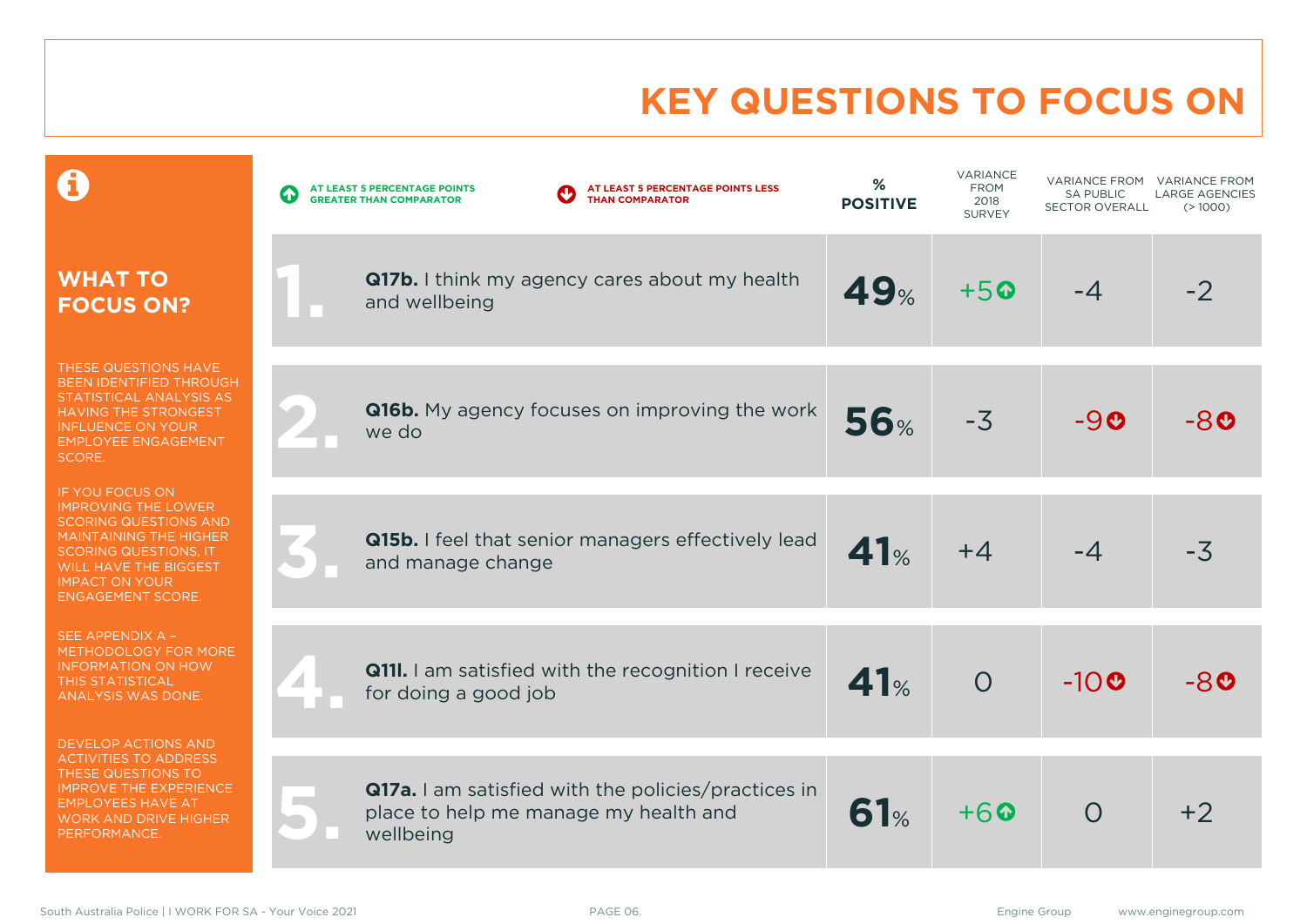### **ENABLING HIGH PERFORMANCE**

 $\mathbf \Theta$ 

#### **EXPLORE THE QUESTIONS MAKING UP EACH INDEX**

THE HIGH PERFORMANCE INDEX MEASURES THE EXTENT TO WHICH MANAGERS ENABLE HIGH PERFORMANCE WITHIN TEAMS THROUGH IDEAS GENERATION, RECOGNITION, **PERFORMANCE** MANAGEMENT, FEEDBACK AND BEHAVIOURS.

THE WAY MANAGERS INTERACT WITH TEAM MEMBERS HAS A BIG IMPACT ON INDIVIDUAL AND TEAM PERFORMANCE.

WHAT IS WORKING WELL?

WHAT AREAS DO YOU NEED TO FOCUS ON?

| <b>ENABLING HIGH</b><br>63%<br>PERFORMANCE                                                                                   |    | <b>RESPONSE SCALE</b> |    |                | %<br><b>POSITIVE</b> | <b>VARIANCE</b><br><b>FROM</b><br>2018<br><b>SURVEY</b> | <b>VARIANCE</b><br><b>FROM SA</b><br><b>PUBLIC</b><br><b>SECTOR</b><br><b>OVERALL</b> | <b>VARIANCE</b><br><b>FROM LARGE</b><br><b>AGENCIES (&gt;</b><br>1000) |
|------------------------------------------------------------------------------------------------------------------------------|----|-----------------------|----|----------------|----------------------|---------------------------------------------------------|---------------------------------------------------------------------------------------|------------------------------------------------------------------------|
|                                                                                                                              |    |                       |    |                |                      | $+1$                                                    | $-5o$                                                                                 | $-4$                                                                   |
| Q13a. My manager encourages us to come up with new or<br>better ways of doing things                                         | 18 | 40                    | 22 | 1 <sub>3</sub> | <b>59%</b>           | $-1$                                                    | $-10$ <sup>O</sup>                                                                    | $-9o$                                                                  |
| Q13b. My manager listens to what I have to say                                                                               | 25 | 46                    |    | 15<br>9        | <b>70%</b>           | $-1$                                                    | $-4$                                                                                  | $-3$                                                                   |
| Q13c. My manager treats me with respect                                                                                      | 31 |                       | 49 | 12             | <b>79%</b>           | $\circ$                                                 | $-1$                                                                                  | $\circ$                                                                |
| Q13d. My manager gives me responsibility and holds me<br>to account for what I deliver                                       | 28 |                       | 54 | 12             | 81%                  | $\circ$                                                 | $\circ$                                                                               | $+1$                                                                   |
| Q13e. I have confidence in the decisions my manager<br>makes                                                                 | 25 | 41                    |    | 18<br>10       | 66%                  | $-4$                                                    | $-2$                                                                                  | $-1$                                                                   |
| Q13f. My manager recognises and acknowledges when I<br>have done my job well                                                 | 23 | 40                    |    | 19             | 63%                  | $-2$                                                    | $-6o$                                                                                 | $-4$                                                                   |
| Q14b. In the last 12 months I received useful feedback on<br>my work to enable me to deliver required results                | 16 | 43                    | 22 | 14             | <b>59%</b>           | $+7$                                                    | $-6$ $\odot$                                                                          | $-5o$                                                                  |
| Q14c. My performance is assessed against clear criteria                                                                      | 13 | 44                    | 25 | 13             | 57%                  | $+6$ $\odot$                                            | $-1$                                                                                  | $\circ$                                                                |
| Q14d. Learning and development activities I have<br>completed in the past 12 months have helped to improve<br>my performance | 12 | 32                    | 30 | 18<br>8        | 44%                  | $-3$                                                    | $-11$ <sup>O</sup>                                                                    | $-13$ <sup>O</sup>                                                     |

**KEY**

**AT LEAST 5 PERCENTAGE POINTS GREATER THAN COMPARATOR** 

| Strongly<br>agree |  | Agree Neither Disagree Strongly<br>disagree |
|-------------------|--|---------------------------------------------|
|                   |  |                                             |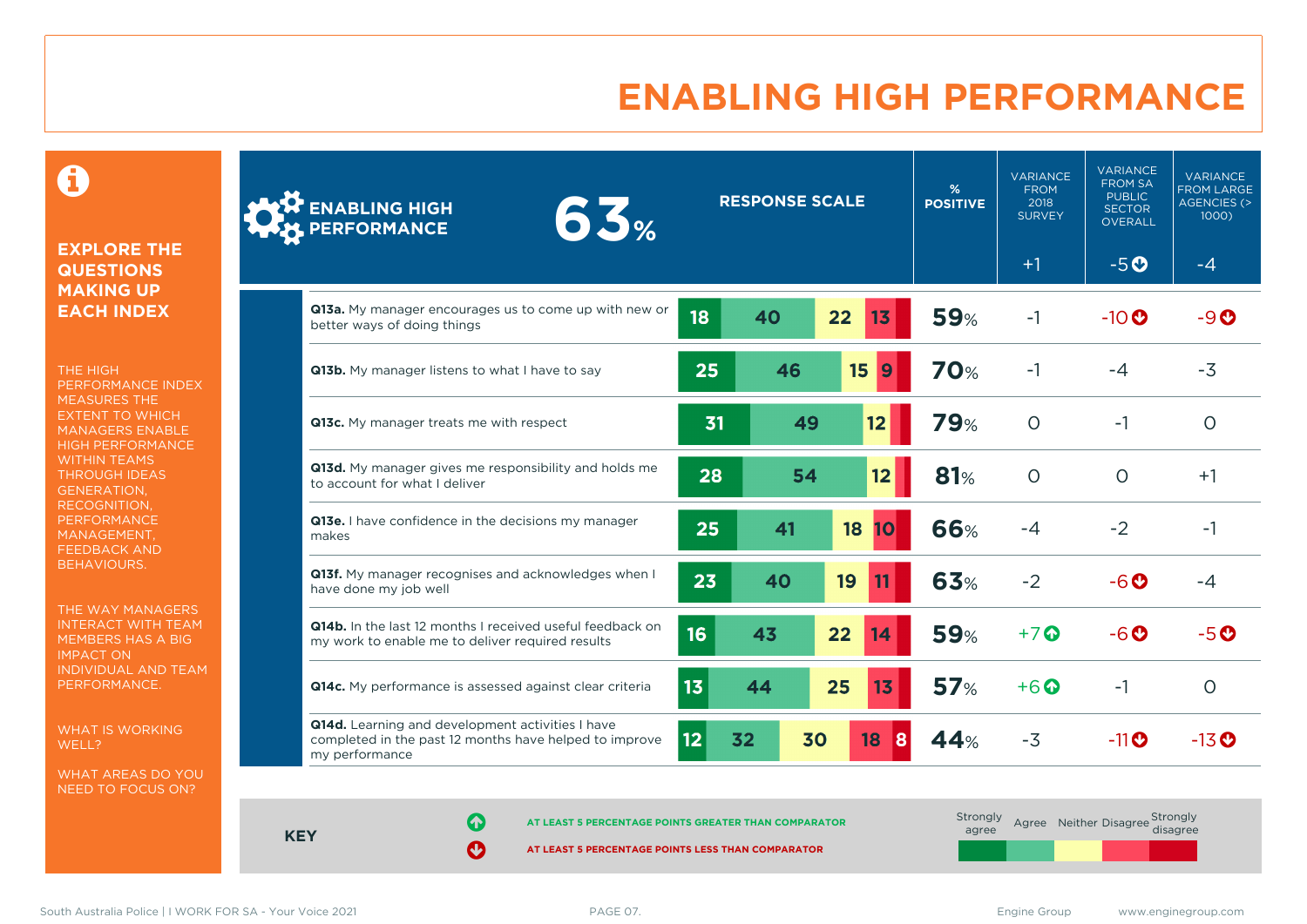### **ENABLING HIGH PERFORMANCE**



#### **EXPLORE THE QUESTIONS MAKING UP EACH INDEX**

THE HIGH PERFORMANCE INDEX MEASURES THE EXTENT TO WHICH MANAGERS ENABLE HIGH PERFORMANCE WITHIN TEAMS THROUGH IDEAS GENERATION, RECOGNITION, PERFORMANCE MANAGEMENT, FEEDBACK AND BEHAVIOURS.

THE WAY MANAGERS INTERACT WITH TEAM MEMBERS HAS A BIG IMPACT ON INDIVIDUAL AND TEAM PERFORMANCE.

WHAT IS WORKING WELL?

WHAT AREAS DO YOU NEED TO FOCUS ON?

| $-5O$<br>$+1$<br>-4<br><b>Q14e.</b> My manager openly demonstrates commitment to<br><b>55%</b><br>26<br>16<br>12<br>40<br>$-8o$<br>$+2$<br>$-8$ <sup>O</sup><br>enhancing performance<br><b>Q14f.</b> My overall experience of performance and<br>46%<br>17<br>28<br> 8 <br>35<br>$+5$ <sup><math>\odot</math></sup><br>11<br>$-7o$<br>$-7o$<br>development conversations in my agency have been<br>useful for my growth<br>Q19b. How often do you feel that your manager acts in<br>18<br>76%<br>33<br>43<br>$-3$<br>$-2$<br>accordance with the South Australia Public Sector Values in their<br>- 1<br>everyday work? | <b>ENABLING HIGH</b><br>155%<br><b>AM PERFORMANCE</b> |  | <b>RESPONSE SCALE</b> | %<br><b>POSITIVE</b> | <b>VARIANCE</b><br><b>FROM</b><br>2018<br><b>SURVEY</b> | <b>VARIANCE</b><br><b>FROM SA</b><br><b>PUBLIC</b><br><b>SECTOR</b><br>OVERALL | <b>VARIANCE</b><br><b>FROM LARGE</b><br>AGENCIES (><br>1000) |
|--------------------------------------------------------------------------------------------------------------------------------------------------------------------------------------------------------------------------------------------------------------------------------------------------------------------------------------------------------------------------------------------------------------------------------------------------------------------------------------------------------------------------------------------------------------------------------------------------------------------------|-------------------------------------------------------|--|-----------------------|----------------------|---------------------------------------------------------|--------------------------------------------------------------------------------|--------------------------------------------------------------|
|                                                                                                                                                                                                                                                                                                                                                                                                                                                                                                                                                                                                                          |                                                       |  |                       |                      |                                                         |                                                                                |                                                              |
|                                                                                                                                                                                                                                                                                                                                                                                                                                                                                                                                                                                                                          |                                                       |  |                       |                      |                                                         |                                                                                |                                                              |
|                                                                                                                                                                                                                                                                                                                                                                                                                                                                                                                                                                                                                          |                                                       |  |                       |                      |                                                         |                                                                                |                                                              |
|                                                                                                                                                                                                                                                                                                                                                                                                                                                                                                                                                                                                                          |                                                       |  |                       |                      |                                                         |                                                                                |                                                              |



**KEY**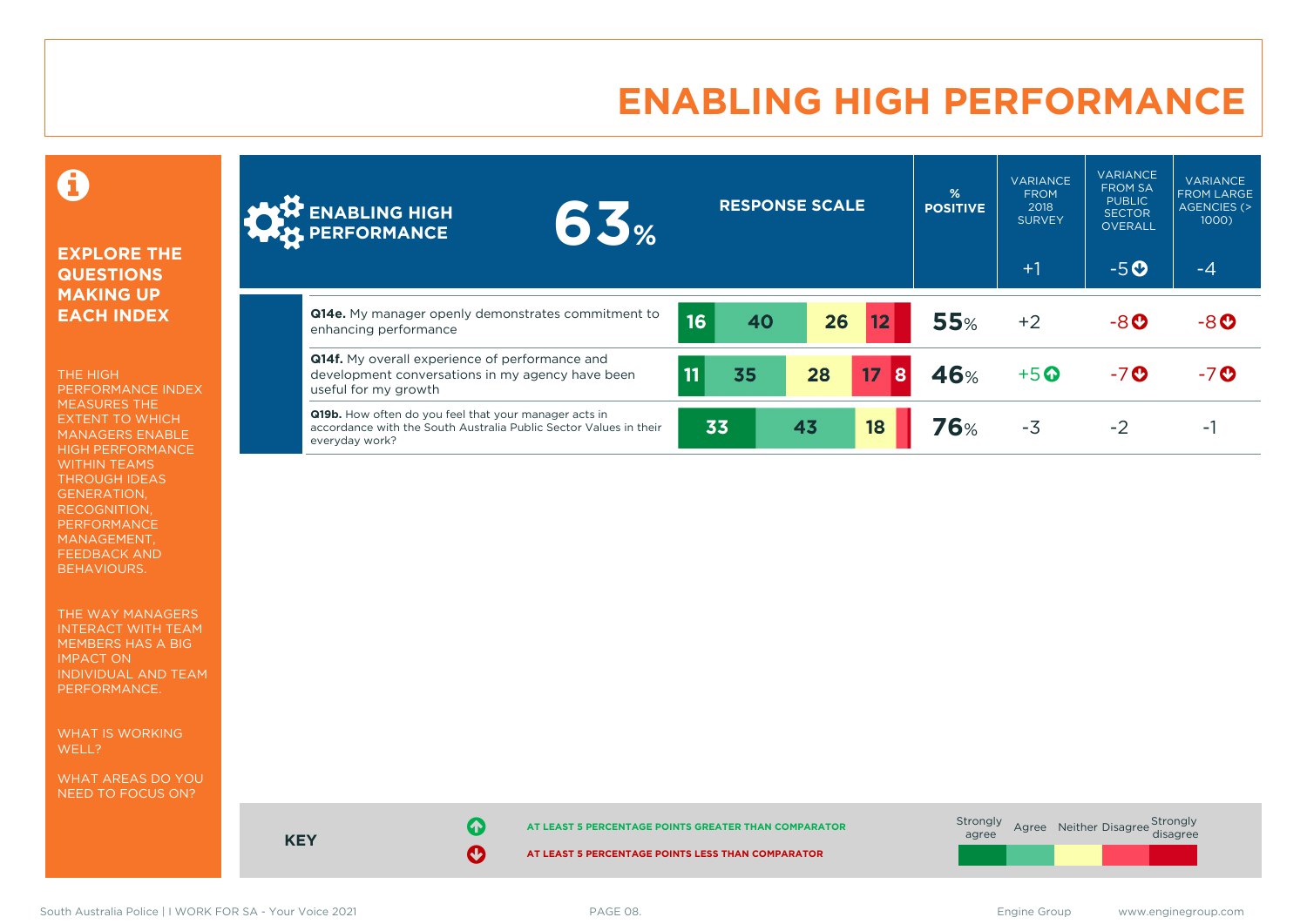### **LEADERSHIP**

0

#### **EXPLORE THE QUESTIONS MAKING UP EACH INDEX**

THE LEADERSHIP INDEX MEASURES PERCEPTIONS OF HOW EFFECTIVELY SENIOR LEADERS (IE. EXECUTIVES AND **EXECUTIVE** DIRECTORS) COMMUNICATE THEIR VISION FOR THE AGENCY, ENABLE ADVANCEMENT AND AND INSPIRE THEIR PEOPLE THROUGH THEIR ACTIONS AND BEHAVIOURS.

LOOK AT HOW YOUR POSITIVE SCORE COMPARES TO THE AVAILABLE COMPARISONS.

| 48%<br><b>LEADERSHIP</b>                                                                                                                                         | <b>RESPONSE SCALE</b> |    | %<br><b>POSITIVE</b>    | <b>VARIANCE</b><br><b>FROM</b><br>2018<br><b>SURVEY</b> | <b>VARIANCE</b><br><b>FROM SA</b><br><b>PUBLIC</b><br><b>SECTOR</b><br><b>OVERALL</b> | <b>VARIANCE</b><br><b>FROM LARGE</b><br><b>AGENCIES (&gt;</b><br>1000) |                                    |
|------------------------------------------------------------------------------------------------------------------------------------------------------------------|-----------------------|----|-------------------------|---------------------------------------------------------|---------------------------------------------------------------------------------------|------------------------------------------------------------------------|------------------------------------|
|                                                                                                                                                                  |                       |    |                         |                                                         | $+1$                                                                                  | $-4$                                                                   | $-2$                               |
| Q15a. I believe senior managers provide clear direction<br>for the future of the agency                                                                          | $\overline{9}$<br>35  | 27 | 20<br>9                 | 44%                                                     | $+3$                                                                                  | $-3$                                                                   | $-2$                               |
| Q15b. I feel that senior managers effectively lead and<br>manage change                                                                                          | 9<br>32               | 27 | 21                      | 41%                                                     | $+4$                                                                                  | $-4$                                                                   | $-3$                               |
| Q15c. I feel that senior managers model the behaviours<br>expected of employees                                                                                  | 11<br>38              |    | 26<br>15<br>  11        | 49%                                                     | $+5$ $\odot$                                                                          | -1                                                                     | $\Omega$                           |
| Q15e. Senior managers in my agency are genuinely<br>supportive of career advancement of women                                                                    | 21                    | 39 | 30                      | <b>60%</b>                                              | $+2$                                                                                  | $+3$                                                                   | $+4$                               |
| Q15f. Senior managers promote collaboration between<br>my agency and other agencies or organisations we work<br>with                                             | 12                    | 42 | 35                      | 54%                                                     | $\Omega$                                                                              | $+3$                                                                   | $+5$ <sup><math>\odot</math></sup> |
| Q15g. I feel that senior managers keep employees<br>informed about what's going on                                                                               | 8<br>28               | 27 | 15 <sub>15</sub><br>22  | 36%                                                     | $+1$                                                                                  | $-9o$                                                                  | $-8$ $O$                           |
| <b>Q16b.</b> My agency focuses on improving the work we do                                                                                                       | 11                    | 45 | 28<br>$12 \overline{ }$ | <b>56%</b>                                              | $-3$                                                                                  | $-9$ $o$                                                               | $-8o$                              |
| Q16f. In my agency, recruitment and promotion decisions<br>are fair                                                                                              | 8<br>24               | 31 | 21<br>16                | 32%                                                     | $+4$                                                                                  | $-13$ <sup>O</sup>                                                     | $-12$ <sup>O</sup>                 |
| Q19c. How often do you feel that the senior leaders in your<br>agency act in accordance with the South Australia Public Sector<br>Values in their everyday work? | 24                    | 40 | 25                      | 63%                                                     | $-5o$                                                                                 | -1                                                                     | O                                  |

**KEY**

**AT LEAST 5 PERCENTAGE POINTS GREATER THAN COMPARATOR** 

**AT LEAST 5 PERCENTAGE POINTS LESS THAN COMPARATOR** 

South Australia Police | I WORK FOR SA - Your Voice 2021 **PAGE 09.** PAGE 09. PAGE 09.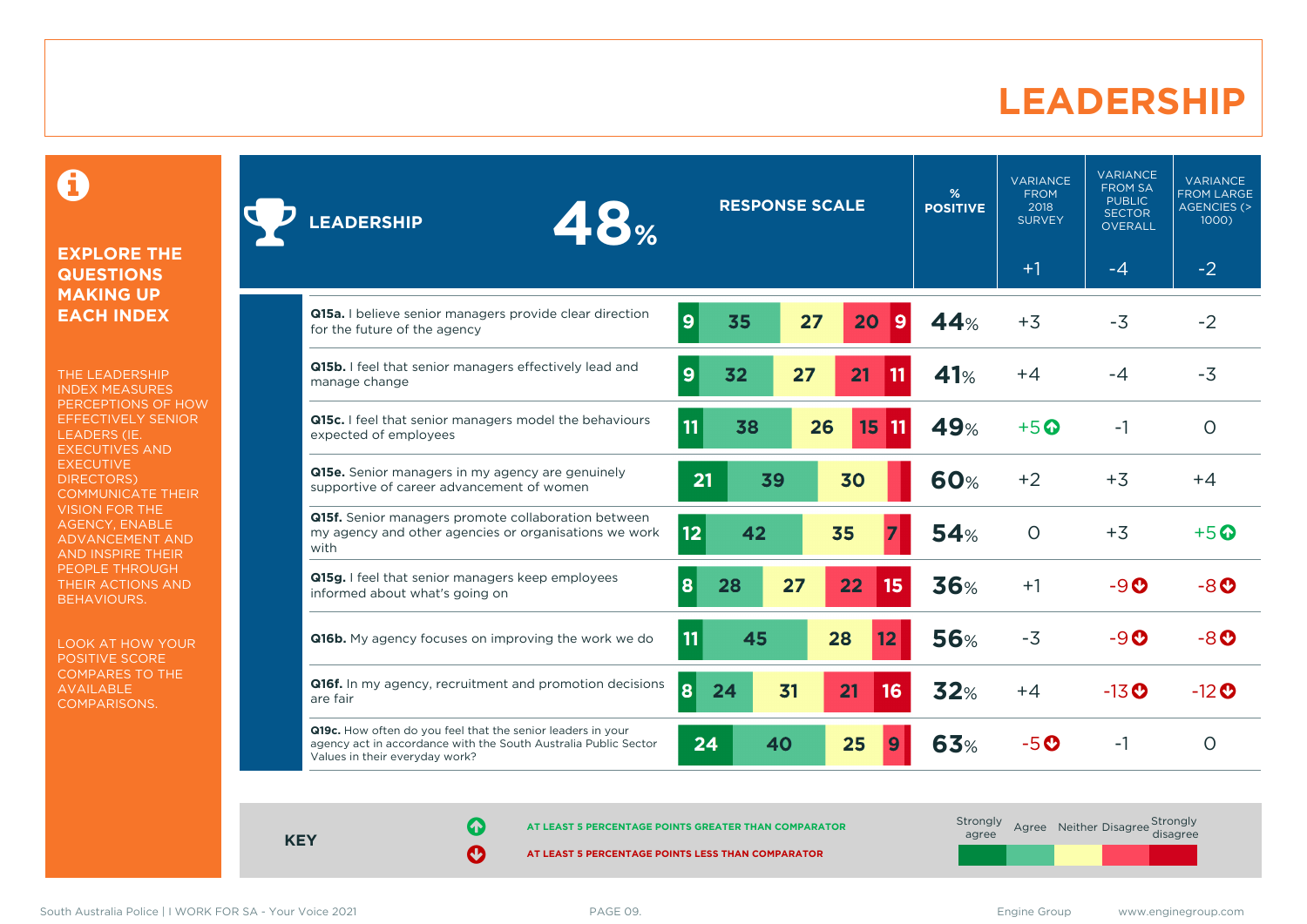### **VALUES**

0

#### **EXPLORE THE QUESTIONS MAKING UP EACH INDEX**

THE VALUES INDEX MEASURES THE EXTENT TO WHICH WE DEMONSTRATE THE SOUTH AUSTRALIAN PUBLIC SECTOR VALUES IN OUR DAY-TO-DAY WORK AND **WHEN** COLLABORATING WITH OTHERS.

THE SA PUBLIC SECTOR VALUES HAVE BEEN DEVELOPED TO MAKE IT EASIER FOR THE SECTOR TO WORK TOGETHER BY SETTING A CONSISTENT SET OF BEHAVIOURS AND PRACTICES FOR ALL EMPLOYEES.

| <b>76%</b><br><b>VALUES</b>                                                                                                                           | <b>RESPONSE SCALE</b> |    | %<br><b>POSITIVE</b> | <b>VARIANCE</b><br><b>FROM</b><br>2018<br><b>SURVEY</b> | <b>VARIANCE</b><br><b>FROM SA</b><br><b>PUBLIC</b><br><b>SECTOR</b><br><b>OVERALL</b> | <b>VARIANCE</b><br><b>FROM LARGE</b><br>AGENCIES (><br>1000 |         |
|-------------------------------------------------------------------------------------------------------------------------------------------------------|-----------------------|----|----------------------|---------------------------------------------------------|---------------------------------------------------------------------------------------|-------------------------------------------------------------|---------|
|                                                                                                                                                       |                       |    |                      |                                                         | $-1$                                                                                  | $+1$                                                        | $+2$    |
| Q12a. People in my workgroup treat each other with<br>respect                                                                                         | 22                    | 54 | 13B                  | <b>76%</b>                                              | $-1$                                                                                  | $+2$                                                        | $+3$    |
| Q12b. The people in my workgroup behave in an<br>accepting manner towards people from diverse<br>backgrounds                                          | 27                    | 57 | 10                   | 84%                                                     | $\circ$                                                                               | $\circ$                                                     | $+1$    |
| Q12c. People in my workgroup are honest, open and<br>transparent in their dealings with each other                                                    | 19                    | 47 | 18<br>12             | <b>66%</b>                                              | $\Omega$                                                                              | $+2$                                                        | $+3$    |
| Q12e. People in my workgroup are committed to<br>workplace safety                                                                                     | 25                    | 60 | 12                   | <b>84%</b>                                              | $-2$                                                                                  | $+1$                                                        | $+1$    |
| Q12f. People in my workgroup work effectively with other<br>workgroups in my agency to deliver services to our<br>customers                           | 23                    | 57 | 13                   | <b>80%</b>                                              | $-1$                                                                                  | $+3$                                                        | $+4$    |
| Q16a. In my workplace, people take responsibility for<br>their decisions and actions                                                                  | 10 <sub>o</sub>       | 52 | 22<br>12             | 63%                                                     | $-2$                                                                                  | $+2$                                                        | $+2$    |
| Q19a. How often do you feel that your agency colleagues act in<br>accordance with the South Australia Public Sector Values in their<br>everyday work? | 26                    | 51 | 19                   | 78%                                                     | $-2$                                                                                  | $\circ$                                                     | $\circ$ |



**KEY**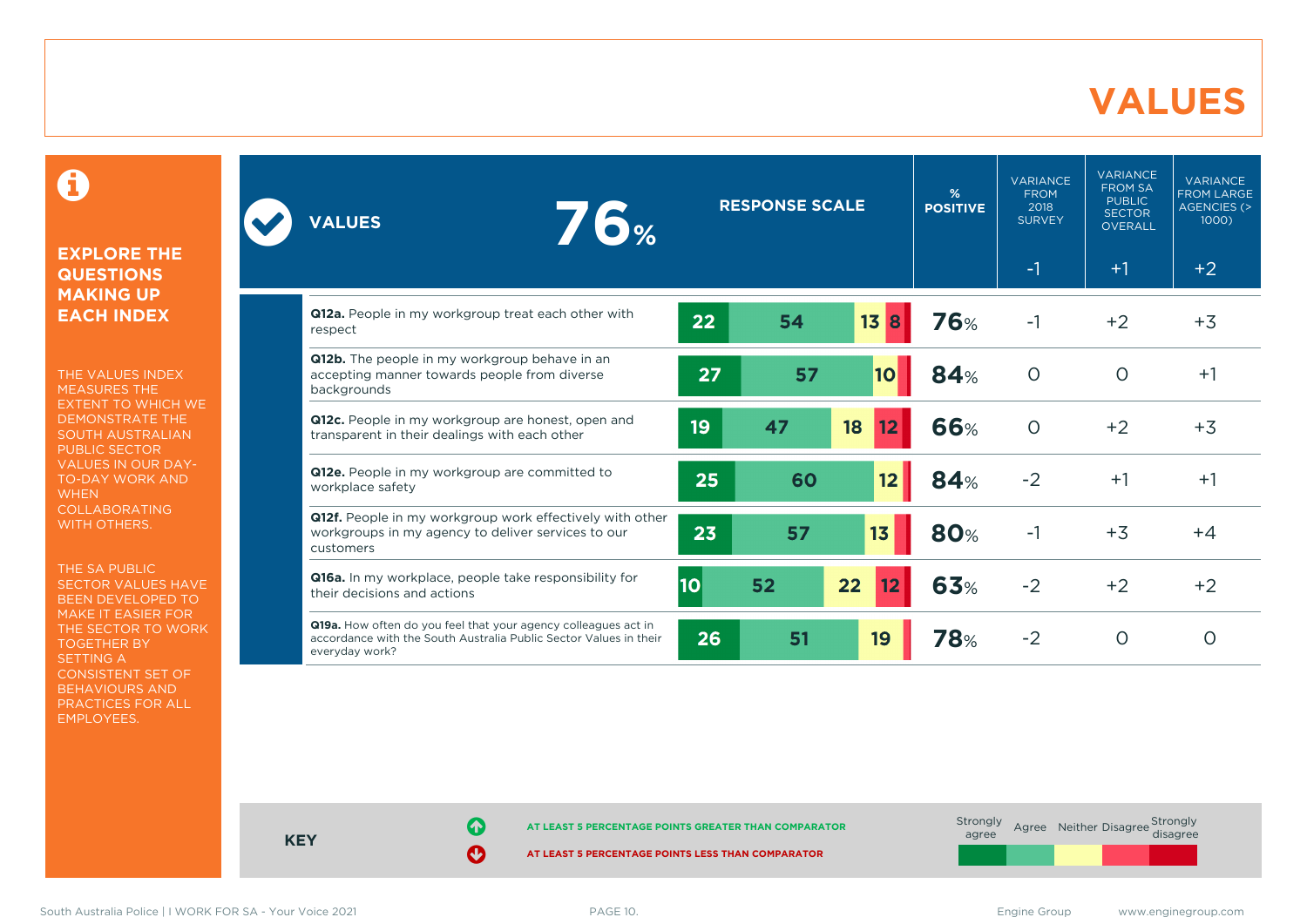### **EMPLOYEE-ORGANISATION ALIGNMENT**

0

**EXPLORE THE QUESTIONS MAKING UP EACH INDEX**

THE EMPLOYEE-**ORGANISATION** ALIGNMENT INDEX MEASURES THE EXTENT TO WHICH EMPLOYEES FEEL ALIGNED TO THE PURPOSE AND OBJECTIVES OF THEIR AGENCY AND EMPOWERED AND ENABLED TO DELIVER.

WHERE DO WE NEED TO IMPROVE?

WHAT DO WE NEED TO DO DIFFERENTLY?

| <b>EMPLOYEE-</b><br>73%<br><b>ORGANISATION</b><br><b>ALIGNMENT</b>                                                              | <b>RESPONSE SCALE</b> |    | %<br><b>POSITIVE</b> | <b>VARIANCE</b><br><b>FROM</b><br>2018<br><b>SURVEY</b> | <b>VARIANCE</b><br><b>FROM SA</b><br><b>PUBLIC</b><br><b>SECTOR</b><br>OVERALL | <b>VARIANCE</b><br><b>FROM LARGE</b><br>AGENCIES (><br>1000) |       |
|---------------------------------------------------------------------------------------------------------------------------------|-----------------------|----|----------------------|---------------------------------------------------------|--------------------------------------------------------------------------------|--------------------------------------------------------------|-------|
|                                                                                                                                 |                       |    |                      |                                                         | $\circ$                                                                        | $+3$                                                         | $+3$  |
| <b>Q11a.</b> My job makes good use of my skills and abilities                                                                   | 22                    | 54 | <b>11 10</b>         | <b>76%</b>                                              | $-2$                                                                           | $-3$                                                         | $-3$  |
| Q11b. I understand what is expected of me to do well in<br>my role                                                              | 33                    | 57 |                      | <b>90%</b>                                              | $\Omega$                                                                       | $+2$                                                         | $+2$  |
| Q11c. I believe strongly in the purpose and objectives of<br>my agency                                                          | 34                    | 47 | 13                   | <b>81%</b>                                              | $+3$                                                                           | $+1$                                                         | $+2$  |
| Q11d. I have the authority to do my job effectively (e.g.<br>the necessary delegation(s), autonomy, level of<br>responsibility) | 24                    | 52 | 129                  | <b>76%</b>                                              | $\Omega$                                                                       | $+3$                                                         | $+3$  |
| Q11e. The work processes we have in place allow me to<br>be as productive as possible                                           | 12 <br>36             | 19 | 23<br>9              | 49%                                                     | $\Omega$                                                                       | $-3$                                                         | $-2$  |
| Q11g. I understand how my work contributes to my<br>agency's objectives                                                         | 32                    | 57 | 8                    | <b>89%</b>                                              | $+1$                                                                           | $+3$                                                         | $+4$  |
| <b>Q11h.</b> I think it is safe to speak up and challenge the way<br>things are done in this agency                             | 13<br>33              | 20 | 20<br>14             | <b>45%</b>                                              | $+2$                                                                           | $-2$                                                         | $-1$  |
| Q11i. I feel secure in my job                                                                                                   | 35                    | 47 | 10                   | 82%                                                     | $-3$                                                                           | $+21$                                                        | $+21$ |

**KEY**

**AT LEAST 5 PERCENTAGE POINTS GREATER THAN COMPARATOR**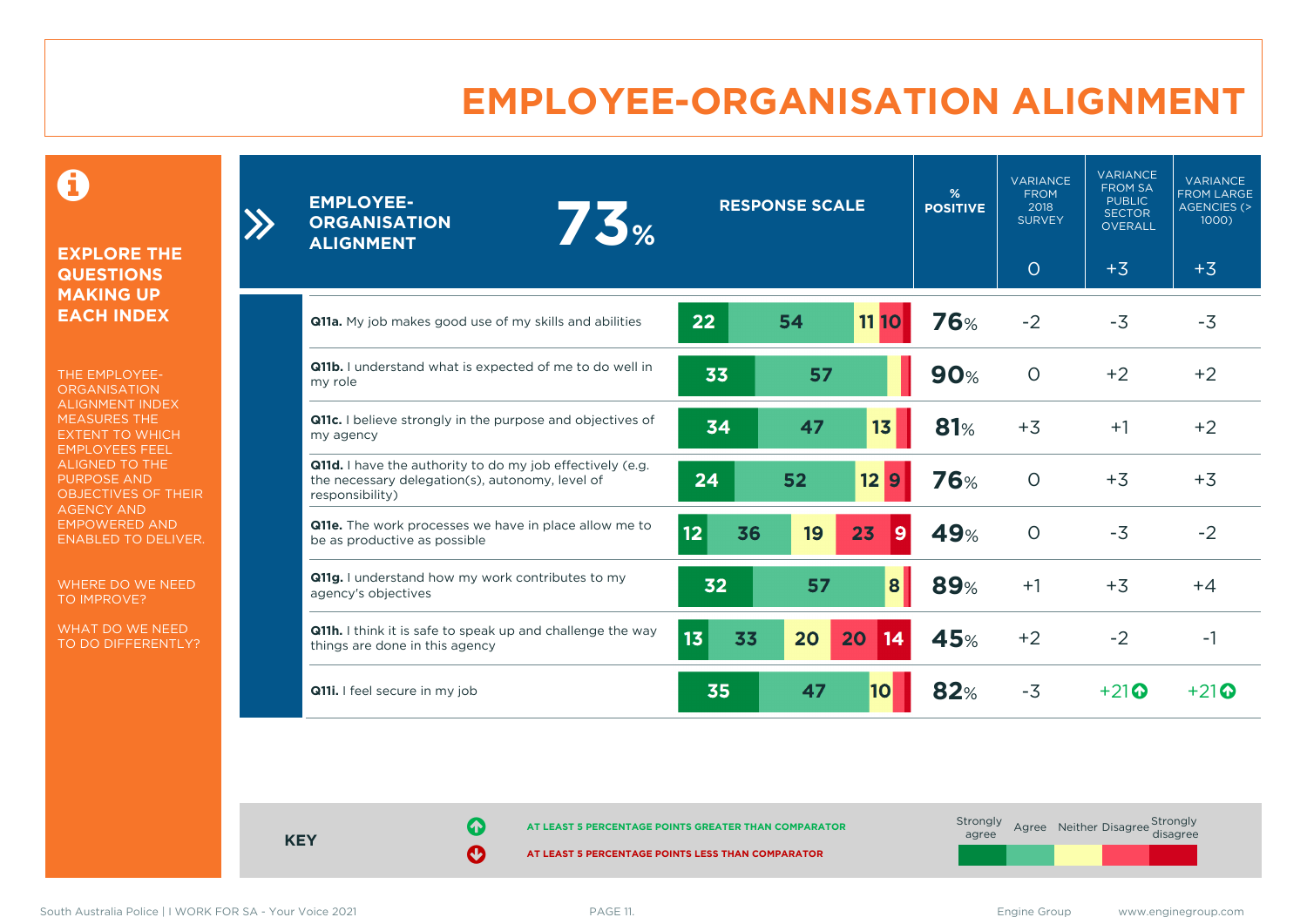### **CAREER AND WORKING CONDITIONS (EMPLOYER OF CHOICE)**

 $\mathbf \Omega$ 

#### **EXPLORE THE QUESTIONS MAKING UP EACH INDEX**

THE CAREER AND **WORKING** CONDITIONS INDEX INDICATES HOW SATISFIED PEOPLE ARE WITH THE CAREER AND **WORKING** CONDITIONS OF THE SOUTH AUSTRALIAN PUBLIC SECTOR.

LOOK AT HOW YOUR POSITIVE SCORE COMPARES TO THE AVAILABLE COMPARISONS.

| <b>CAREER AND WORKING</b><br><b>56%</b><br><b>CONDITIONS (EMPLOYER</b><br><b>OF CHOICE)</b>                                                                                    | <b>RESPONSE SCALE</b> |    | %<br><b>POSITIVE</b> | <b>VARIANCE</b><br><b>FROM</b><br>2018<br><b>SURVEY</b><br>$\circ$ | <b>VARIANCE</b><br><b>FROM SA</b><br><b>PUBLIC</b><br><b>SECTOR</b><br><b>OVERALL</b><br>$\circ$ | <b>VARIANCE</b><br><b>FROM LARGE</b><br><b>AGENCIES (&gt;</b><br>1000)<br>$+1$ |                    |                    |
|--------------------------------------------------------------------------------------------------------------------------------------------------------------------------------|-----------------------|----|----------------------|--------------------------------------------------------------------|--------------------------------------------------------------------------------------------------|--------------------------------------------------------------------------------|--------------------|--------------------|
| <b>Q11j.</b> I am fairly remunerated (e.g. salary, superannuation)<br>for the work that I do                                                                                   | 26                    |    | 48                   | 1210                                                               | <b>73%</b>                                                                                       | $-2$                                                                           | $+13$ <sup>O</sup> | $+13$ <sup>O</sup> |
| <b>Q11k.</b> I am satisfied with my non-monetary employment<br>conditions (e.g. leave, flexible work arrangements, other<br>benefits)                                          | 23                    |    | 49                   | 15<br>9                                                            | 73%                                                                                              | $-1$                                                                           | $+4$               | $+6$ $\odot$       |
| <b>Q11.</b> I am satisfied with the recognition I receive for doing<br>a good job                                                                                              | 10 <sub>1</sub>       | 31 | 24                   | 23<br>12                                                           | 41%                                                                                              | $\circ$                                                                        | $-10$ $\odot$      | $-8o$              |
| Q11n. I am satisfied with my ability to access and use flexible<br>working arrangements (flexible hours of work, patterns of work,<br>locations of work or other arrangements) | 17                    | 42 |                      | 22<br>13                                                           | <b>59%</b>                                                                                       | $+3$                                                                           | $-3$               | $\Omega$           |
| Q14g. I am satisfied with the opportunities available for<br>career development in my agency                                                                                   | 11                    | 31 | 24                   | 19<br>15                                                           | 43%                                                                                              | $-2$                                                                           | $-2$               | $-2$               |
| Q16g. My agency provides opportunities for job mobility<br>(e.g. secondment and/or temporary transfers)                                                                        | <b>10</b>             | 40 | 25                   | 16<br>$\mathbf{9}$                                                 | 49%                                                                                              | $+3$                                                                           | $-3$               | $-3$               |



South Australia Police | I WORK FOR SA - Your Voice 2021 **PAGE 12.** PAGE 12. South Australia Police | I WORK FOR SA - Your Voice 2021 **PAGE 12.** PAGE 12.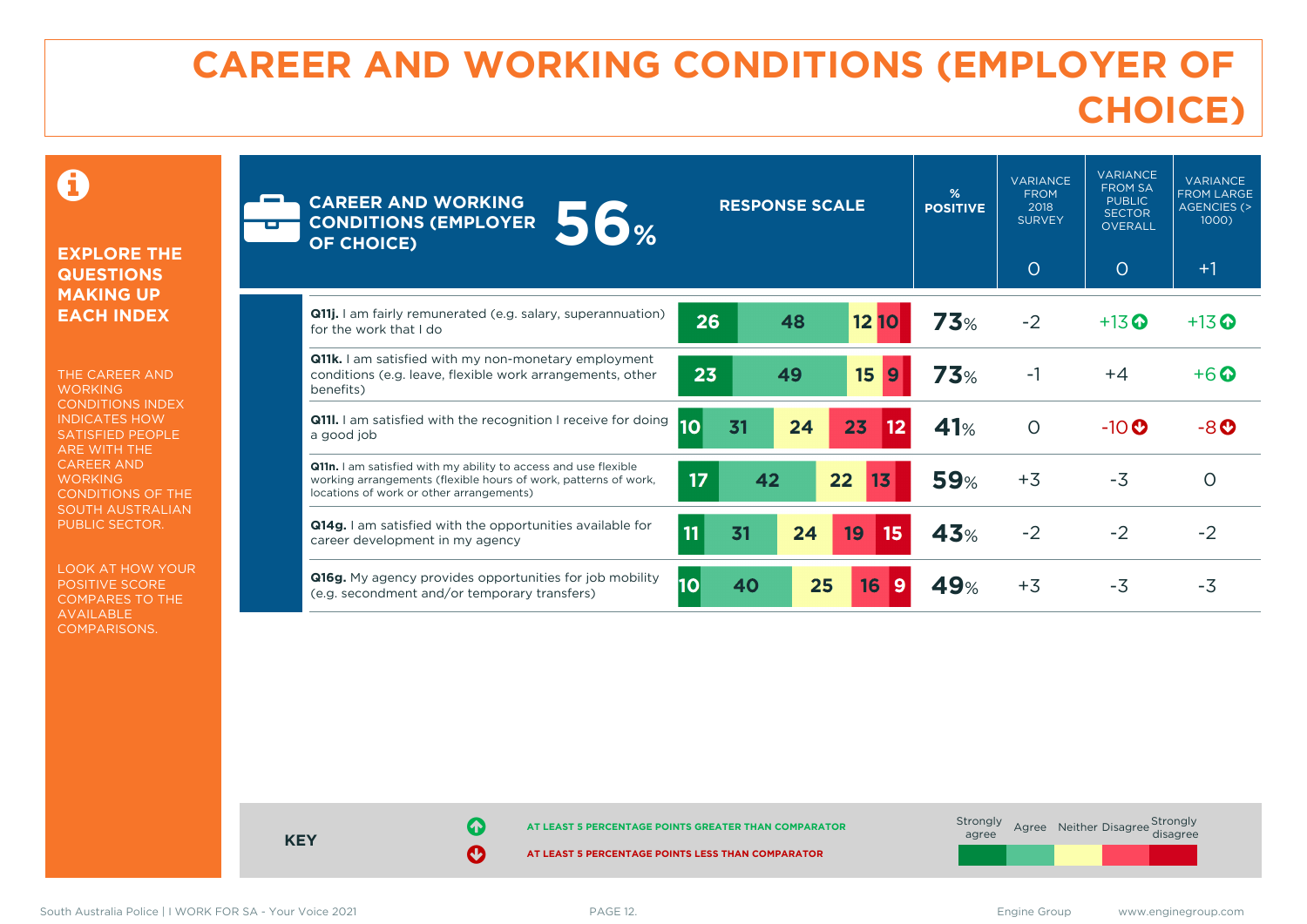### **EMPLOYEE WELLBEING**

0

#### **EXPLORE THE QUESTIONS MAKING UP EACH INDEX**

THE WELLBEING SCORE MEASURES THE EXTENT TO WHICH EMPLOYEES FEEL SUPPORTED IN MAINTAINING THEIR HEALTH AND WELLBEING.

LOOK AT HOW YOUR POSITIVE SCORE COMPARES TO THE AVAILABLE COMPARISONS.

| 60 <sub>%</sub><br><b>EMPLOYEE WELLBEING</b>                                                                  |                 | <b>RESPONSE SCALE</b> |    |                      | %<br><b>POSITIVE</b> | <b>VARIANCE</b><br><b>FROM</b><br>2018<br><b>SURVEY</b> | <b>VARIANCE</b><br><b>FROM SA</b><br><b>PUBLIC</b><br><b>SECTOR</b><br><b>OVERALL</b> | <b>VARIANCE</b><br><b>FROM LARGE</b><br><b>AGENCIES (&gt;</b><br>1000) |
|---------------------------------------------------------------------------------------------------------------|-----------------|-----------------------|----|----------------------|----------------------|---------------------------------------------------------|---------------------------------------------------------------------------------------|------------------------------------------------------------------------|
|                                                                                                               |                 |                       |    |                      |                      | $+3$                                                    | $\circ$                                                                               | $+1$                                                                   |
| <b>Q11f.</b> I am provided with the tools and equipment to do<br>my job safely                                | 22              | 52                    |    | 13 <sup>°</sup><br>9 | 74%                  | $+2$                                                    | $\circ$                                                                               | $+1$                                                                   |
| Q12d. My workgroup has the tools and resources to<br>perform well                                             | 14              | 48                    |    | 19<br>15             | <b>62%</b>           | $+2$                                                    | $+2$                                                                                  | $+3$                                                                   |
| <b>Q17a.</b> I am satisfied with the policies/practices in place to<br>help me manage my health and wellbeing | 13 <sup>2</sup> | 49                    |    | 21<br>12             | 61%                  | $+6$ $\odot$                                            | $\circ$                                                                               | $+2$                                                                   |
| Q17b. I think my agency cares about my health and<br>wellbeing                                                | 12              | 38                    | 22 | 18<br>  11           | 49%                  | $+5$ <sup><math>\odot</math></sup>                      | $-4$                                                                                  | $-2$                                                                   |
| Q17d. I am able to strike the right balance between my<br>work and home life                                  | 11              | 44                    | 21 | 17                   | <b>55%</b>           | $-1$                                                    | $\Omega$                                                                              | $+2$                                                                   |

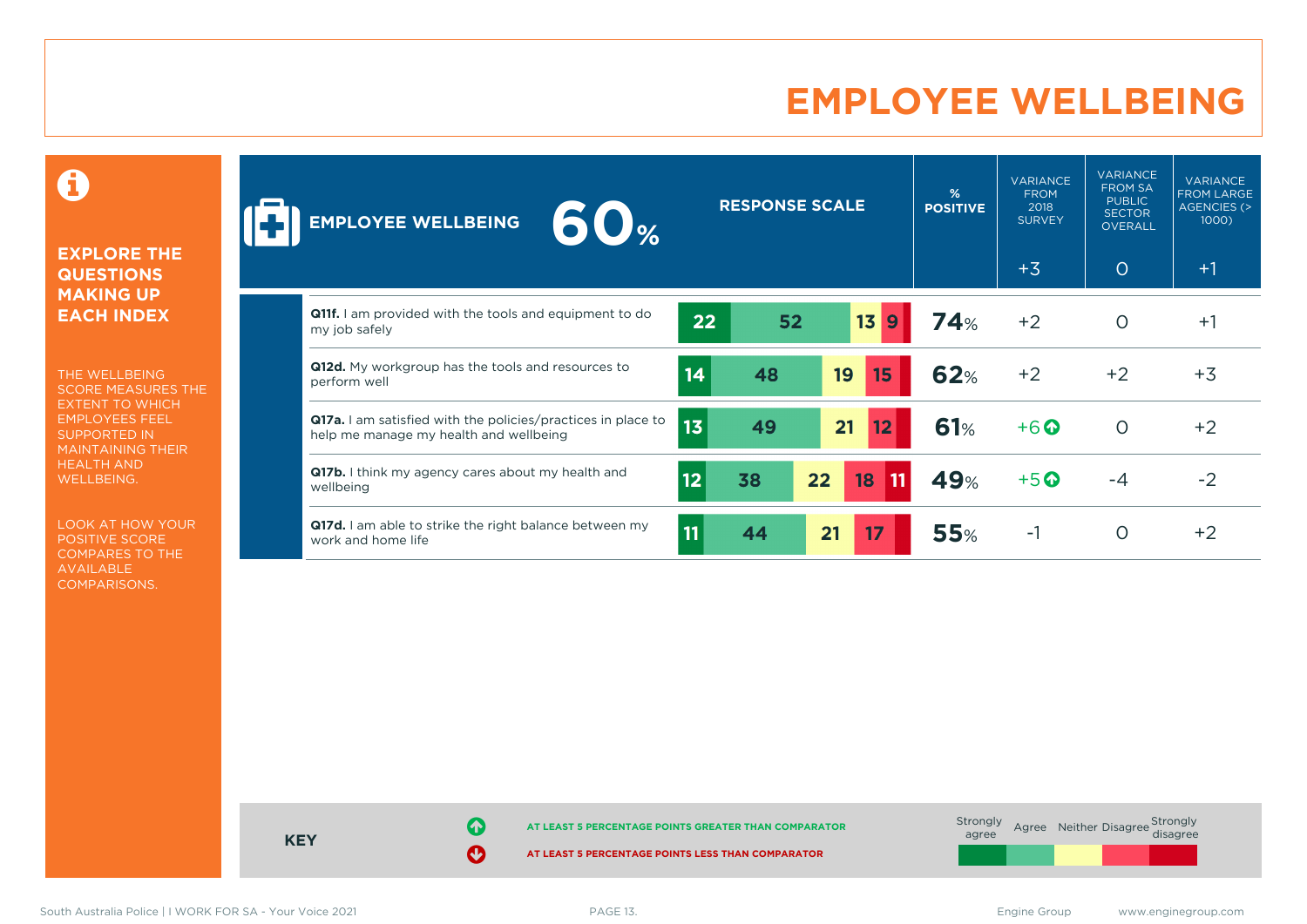### **OPEN COMMENTS**

### 0

**WHAT ARE YOUR PEOPLE SAYING ABOUT THEIR WORKING EXPERIENCES?**

THE COMMENTS WERE GROUPED INTO THEMES.

THE BAR CHART SHOWS THE TOP 5 THEMES, TO GIVE YOU AN IDEA OF WHERE TO FOCUS.

REVIEW THESE COMMENT THEMES IN THE CONTEXT OF YOUR RESULTS - HOW DO THEY REINFORCE OR PROVIDE ADDITIONAL CONTEXT TO YOUR **RESULTS?** 

## **'What is the one thing the South Australian Public Sector is doing really well?'**

#### **YOUR TOP 5 THEMES:**

| <b>01. Organisational Objectives &amp; Purpose</b> |                      |                      | <b>COUNTS</b>        | 553 |
|----------------------------------------------------|----------------------|----------------------|----------------------|-----|
| 02. Wellbeing                                      |                      |                      | 353<br><b>COUNTS</b> |     |
| 03. Others                                         |                      | 230<br><b>COUNTS</b> |                      |     |
| 04. Work environment and<br><b>facilities</b>      | 187<br><b>COUNTS</b> |                      |                      |     |
| <b>05. Non-actionable</b><br><b>Comment</b>        | 174<br><b>COUNTS</b> |                      |                      |     |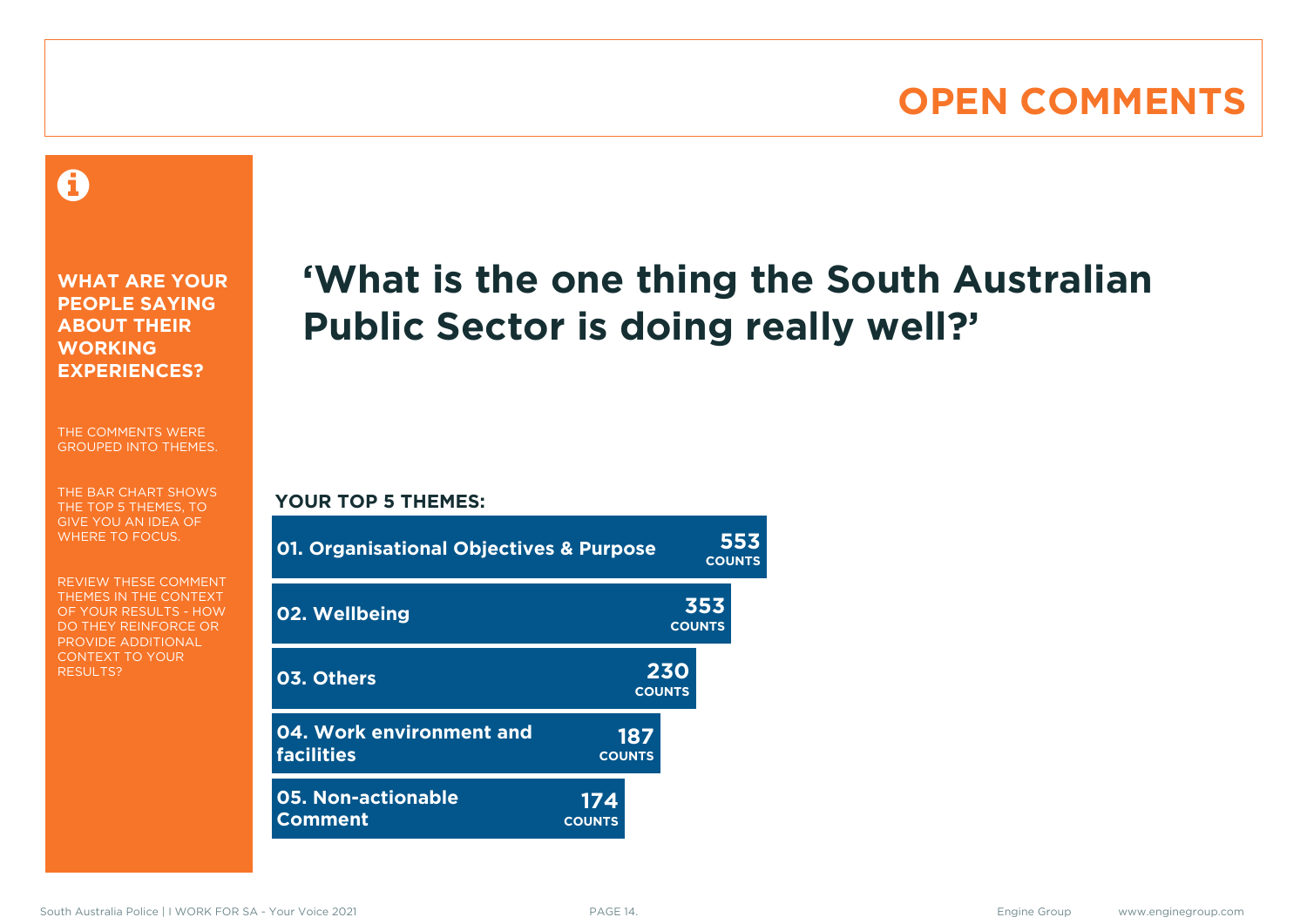### **OPEN COMMENTS**

A

**WHAT ARE YOUR PEOPLE SAYING ABOUT THEIR WORKING EXPERIENCES?**

THE COMMENTS WERE GROUPED INTO THEMES.

THE BAR CHART SHOWS THE TOP 5 THEMES, TO GIVE YOU AN IDEA OF WHERE TO FOCUS.

REVIEW THESE COMMENT THEMES IN THE CONTEXT OF YOUR RESULTS - HOW DO THEY REINFORCE OR PROVIDE ADDITIONAL CONTEXT TO YOUR **RESULTS?** 

### **'What is the most important issue that needs to be addressed across the South Australian Public Sector?'**

**COUNTS**

**YOUR TOP 5 THEMES:**

| 01. Wellbeing                                        |                      |                      | <b>COUNTS</b> |
|------------------------------------------------------|----------------------|----------------------|---------------|
| 02. Organisational Objectives &<br><b>Purpose</b>    |                      | 382<br><b>COUNTS</b> |               |
| <b>03. Equality and Fair Treatment</b>               |                      | 364<br><b>COUNTS</b> |               |
| 04. Line Management and<br><b>General Management</b> | 260<br><b>COUNTS</b> |                      |               |
| <b>05. Administration</b>                            | 245<br><b>COUNTS</b> |                      |               |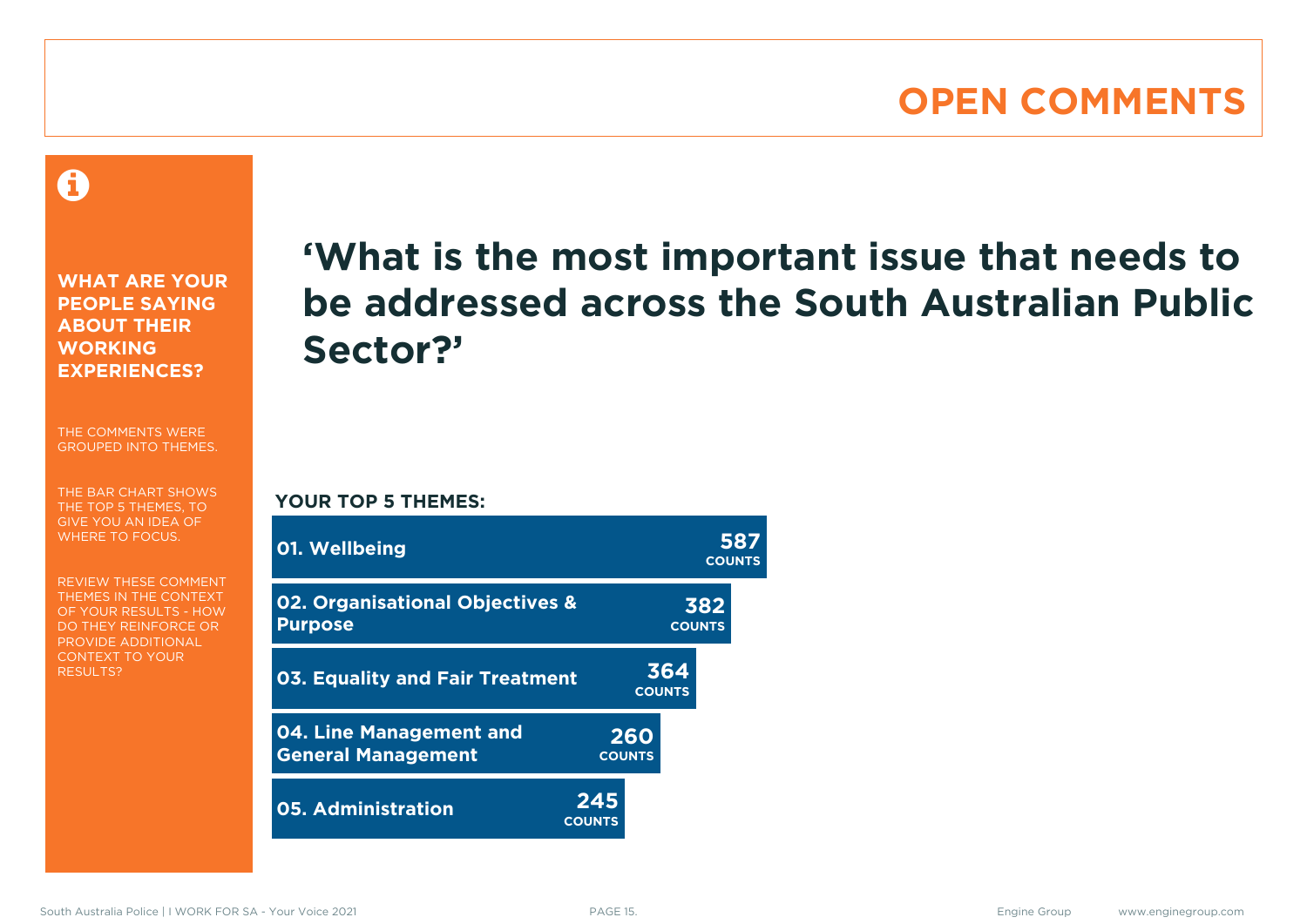### **OTHER QUESTIONS**

0

THESE PAGES SHOW ADDITIONAL QUESTIONS THAT WERE ASKED OF ALL PUBLIC SECTOR EMPLOYEES, THAT ARE NOT INCLUDED IN THE SURVEY INDICES SHOWN ON THE PREVIOUS PAGES.

THE RESULTS OUTLINE THE PROPORTION OF COLLEAGUES RESPONDING POSITIVELY (STRONGLY AGREE + AGREE), NEUTRALLY (NEITHER AGREE NOR DISAGREE) OR **NEGATIVELY** (DISAGREE + STRONGLY DISAGREE).

REVIEW THESE QUESTIONS FOR ADDITIONAL CONTEXT AND INSIGHTS THAT MAY WARRANT FURTHER INVESTIGATION OR ACTION.

|                                                                                                                                                                                       |                      | <b>RESPONSE SCALE</b> |                       | %<br><b>POSITIVE</b> | <b>VARIANCE</b><br><b>FROM</b><br>2018<br><b>SURVEY</b> | <b>VARIANCE</b><br><b>FROM SA</b><br><b>PUBLIC</b><br><b>SECTOR</b><br><b>OVERALL</b> | <b>VARIANCE</b><br><b>FROM LARGE</b><br><b>AGENCIES (&gt;</b><br>1000 |
|---------------------------------------------------------------------------------------------------------------------------------------------------------------------------------------|----------------------|-----------------------|-----------------------|----------------------|---------------------------------------------------------|---------------------------------------------------------------------------------------|-----------------------------------------------------------------------|
| Q11m. I am happy to go the 'extra mile' at work when<br>required                                                                                                                      | 30                   | 51                    | 12                    | 81%                  | $-4$                                                    | $-4$                                                                                  | $-3$                                                                  |
| Q13g. My manager takes appropriate action to address<br>underperformance within my workgroup                                                                                          | 16                   | 36<br>25              | 14 10                 | <b>52%</b>           |                                                         | $-1$                                                                                  | $\circ$                                                               |
| Q15d. I feel senior managers in my agency actively<br>engage with employees                                                                                                           | 9<br>29              | 25                    | 22<br>14              | <b>38%</b>           |                                                         | $-6o$                                                                                 | -4                                                                    |
| Q16c. When things go wrong, my agency uses this as an<br>opportunity to review, learn, and improve the management of<br>similar risks                                                 | 42<br>10             | 25                    | 16                    | 52%                  | $-2$                                                    | $-5$ $\odot$                                                                          | $-4$                                                                  |
| Q16d. My agency is committed to creating a diverse workforce<br>(e.g. gender, age, cultural and linguistic background, disability,<br>Aboriginal and Torres Strait Islander, LGBTIQ+) | 21                   | 53                    | 20                    | <b>74%</b>           | $-2$                                                    | $+6$ $\odot$                                                                          | $+6$ $\odot$                                                          |
| Q16e. Personal background is not a barrier to success in my<br>agency (e.g. cultural background, age, disability, sexual<br>orientation, gender etc.)                                 | 19                   | 46                    | 21<br>9               | 66%                  | -1                                                      | $-4$                                                                                  | -4                                                                    |
| Q16h. I am confident in relating my agency's<br>Reconciliation Action Plan to my work                                                                                                 | 31<br>9              | 47                    | 9                     | 40%                  |                                                         | -4                                                                                    | -4                                                                    |
| <b>Q16i.</b> I am satisfied with the cultural learning<br>opportunities within my agency                                                                                              | 11                   | 44                    | 34<br>8               | <b>55%</b>           |                                                         | $-1$                                                                                  | $-1$                                                                  |
| Q17c. I feel the level of stress in my job is appropriate                                                                                                                             | $\overline{7}$<br>39 | 21                    | 22<br>$\overline{11}$ | 46%                  |                                                         | $+2$                                                                                  | $+4$                                                                  |

**KEY**

**AT LEAST 5 PERCENTAGE POINTS GREATER THAN COMPARATOR**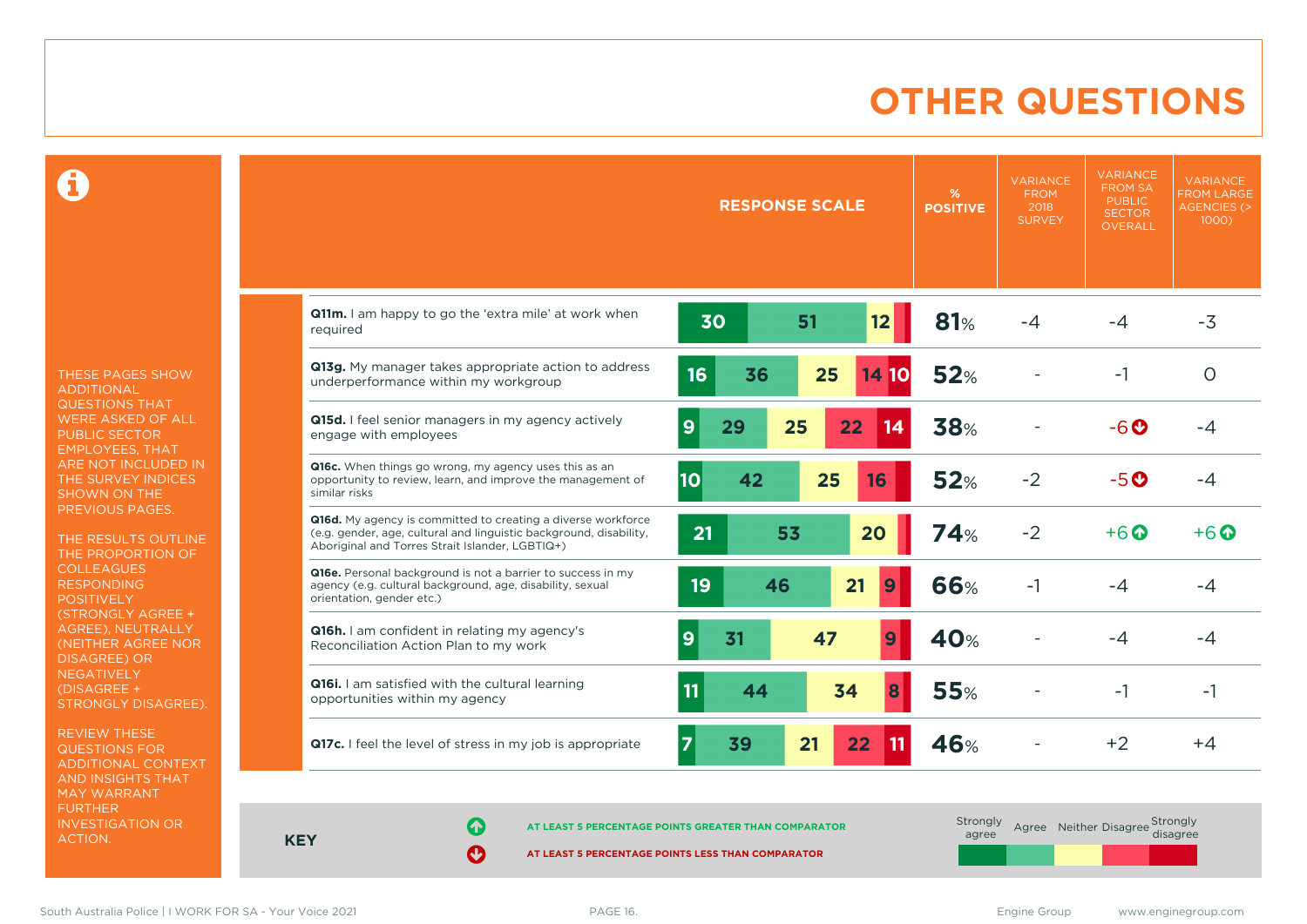### **OTHER QUESTIONS**

 $\mathbf \Omega$ 

THESE PAGES SHOW ADDITIONAL QUESTIONS THAT WERE ASKED OF ALL PUBLIC SECTOR EMPLOYEES, THAT ARE NOT INCLUDED IN THE SURVEY INDICES SHOWN ON THE PREVIOUS PAGES.

THE RESULTS OUTLINE THE PROPORTION OF COLLEAGUES RESPONDING **POSITIVELY** (STRONGLY AGREE + AGREE), NEUTRALLY (NEITHER AGREE NOR DISAGREE) OR NEGATIVELY (DISAGREE + STRONGLY DISAGREE).

REVIEW THESE QUESTIONS FOR ADDITIONAL CONTEXT AND INSIGHTS THAT MAY WARRANT FURTHER INVESTIGATION OR ACTION.

|                                                                                       | <b>RESPONSE SCALE</b>       | %<br><b>POSITIVE</b> | <b>VARIANCE</b><br><b>FROM</b><br>2018<br><b>SURVEY</b> | <b>VARIANCE</b><br><b>FROM SA</b><br><b>PUBLIC</b><br><b>SECTOR</b><br><b>OVERALL</b> | <b>VARIANCE</b><br><b>FROM LARGE</b><br><b>AGENCIES (&gt;</b><br>$1000$ ) |
|---------------------------------------------------------------------------------------|-----------------------------|----------------------|---------------------------------------------------------|---------------------------------------------------------------------------------------|---------------------------------------------------------------------------|
| Q17e. I feel comfortable discussing my mental health and<br>wellbeing with my manager | 12<br>15<br>36<br>19<br>19  | 47%                  |                                                         | $-5$ $\odot$                                                                          | -4                                                                        |
| Q20a. I feel a connection with the public sector values                               | 17 <sup>2</sup><br>27<br>48 | <b>66%</b>           |                                                         | $-8$ <sup><math>\odot</math></sup>                                                    | $-7$ $\odot$                                                              |
| Q20b. In my workgroup our everyday actions are guided<br>by the Public Sector Values  | 14<br>34<br>42<br>8         | <b>56%</b>           |                                                         | $-8o$                                                                                 | $-8o$                                                                     |
| Q28. I believe action will be taken on the results from this<br>survey by the sector  | 37<br>21<br>24<br>14        | 28%                  | $+8$ <sup><math>\odot</math></sup>                      | $-6$ $\odot$                                                                          | $-5$ $\odot$                                                              |
| Q29. I believe action will be taken on the results from this<br>survey by my agency   | 34<br>23<br>20<br>19        | 24%                  | $\overline{\phantom{a}}$                                | $-10$ $\odot$                                                                         | -90                                                                       |

|                                                                                                          |                            | <b>RESPONSE SCALE</b>                                                                                     | <b>RESPONSES</b> | $\sqrt{26}$ | <b>VARIANCE</b><br><b>FROM</b><br>2018<br><b>SURVEY</b> | <b>VARIANCE</b><br><b>FROM SA</b><br><b>PUBLIC SECTOR</b><br>OVERALL | <b>VARIANCE</b><br><b>FROM</b><br>LARGE<br>AGENCIES (><br>1000) |
|----------------------------------------------------------------------------------------------------------|----------------------------|-----------------------------------------------------------------------------------------------------------|------------------|-------------|---------------------------------------------------------|----------------------------------------------------------------------|-----------------------------------------------------------------|
| <b>Q14a.</b> I have a current performance and development plan that<br>sets out my individual objectives |                            |                                                                                                           | 2738             |             |                                                         |                                                                      |                                                                 |
| Yes                                                                                                      |                            |                                                                                                           | 2102             | 77%         | $+20$                                                   | $-3$                                                                 | $-3$                                                            |
| <b>No</b>                                                                                                |                            |                                                                                                           | 636              | 23%         | $-20o$                                                  | $+3$                                                                 | $+3$                                                            |
| <b>KEY</b>                                                                                               | 0<br>$\boldsymbol{\Omega}$ | AT LEAST 5 PERCENTAGE POINTS GREATER THAN COMPARATOR<br>AT LEAST 5 PERCENTAGE POINTS LESS THAN COMPARATOR |                  |             | Strongly<br>agree                                       | Agree Neither Disagree                                               | Strongly<br>disagree                                            |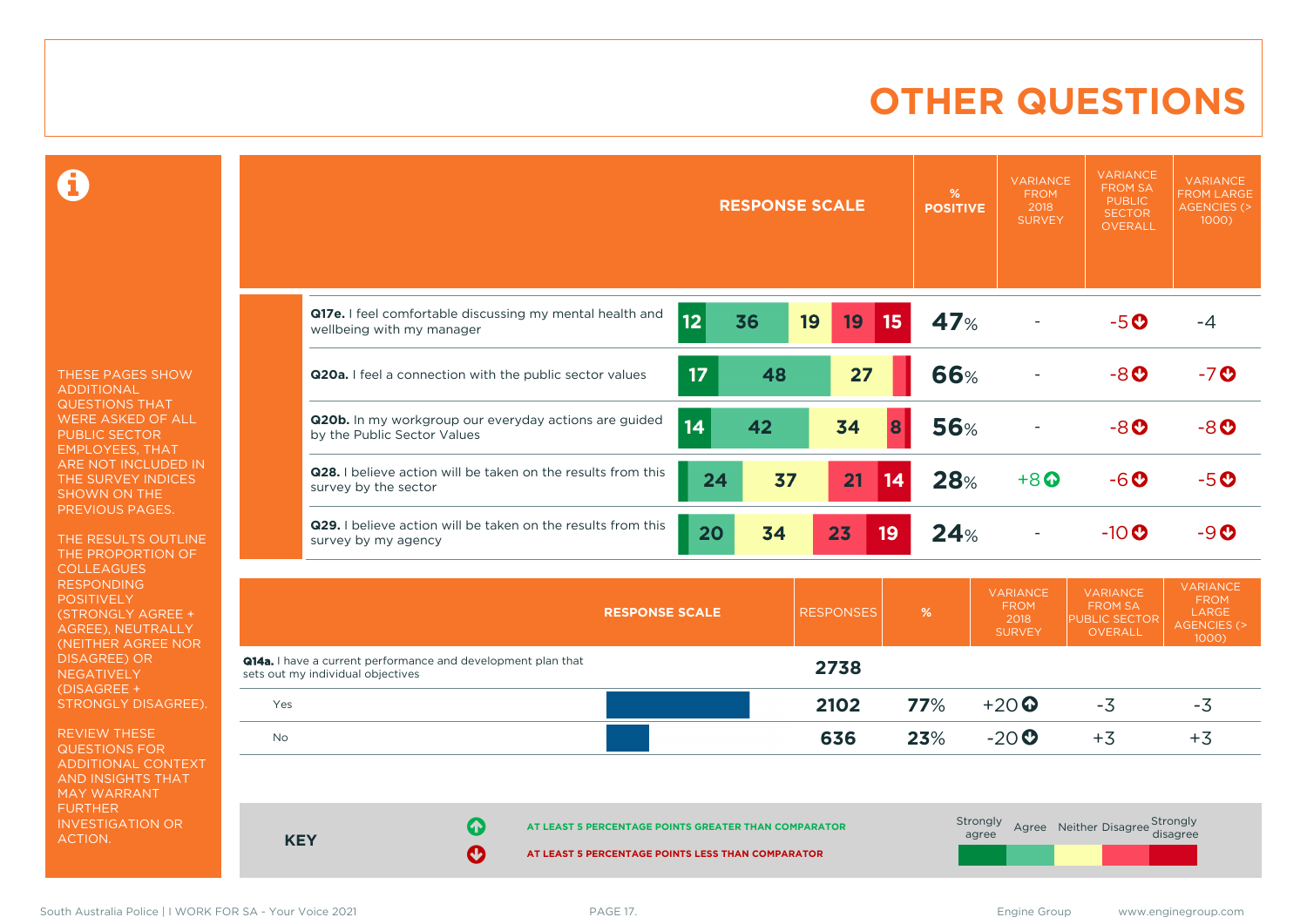### **COVID-19**

 $\mathbf \Omega$ 

THE 2021 SURVEY ASKED QUESTIONS ABOUT HOW EFFECTIVELY AGENCIES MANAGED THE CHANGES REQUIRED AS A RESULT OF COVID-19.

REVIEW THE RESULTS AND IDENTIFY SPECIFIC AREAS OF ACTION THAT MAY BE REQUIRED AS A RESULT - WHAT DO YOU NEED TO FOCUS ON FOR IMPROVEMENT?

REFLECT ON THIS INFORMATION TO UNDERSTAND HOW EMPLOYEES FEEL YOUR AGENCY WAS ABLE TO RAPIDLY ADAPT TO THE COVID-19 SITUATION. THIS CAN BE USED TO INFORM FUTURE ACTIONS REQUIRED WHEN OUR EXTERNAL **CIRCUMSTANCES** CHANGE.

|            |                                                                                                                                                                                                        | <b>RESPONSE SCALE</b> |    |                        | %<br><b>POSITIVE</b> | <b>VARIANCE</b><br><b>FROM</b><br>2018<br><b>SURVEY</b> | <b>VARIANCE</b><br><b>FROM SA</b><br><b>PUBLIC</b><br><b>SECTOR</b><br><b>OVERALL</b> | <b>VARIANCE</b><br><b>FROM LARGE</b><br><b>AGENCIES (&gt;</b><br>1000)           |
|------------|--------------------------------------------------------------------------------------------------------------------------------------------------------------------------------------------------------|-----------------------|----|------------------------|----------------------|---------------------------------------------------------|---------------------------------------------------------------------------------------|----------------------------------------------------------------------------------|
|            |                                                                                                                                                                                                        |                       |    |                        |                      |                                                         |                                                                                       |                                                                                  |
|            | Q18a. I believe my agency provided sufficient resources and<br>arrangements to help me feel safe (e.g. physical distancing<br>measures, working from home arrangements, face masks, hand<br>sanitiser) | 22                    | 52 | 14B                    | <b>74%</b>           |                                                         | $-3$                                                                                  | $-1$                                                                             |
|            | Q18b. My manager provided me with sufficient direction<br>about my priorities                                                                                                                          | 16                    | 53 | 19<br>8                | <b>69%</b>           |                                                         | $-3$                                                                                  | $-2$                                                                             |
|            | <b>Q18c.</b> I was satisfied with the communications I received<br>from senior managers about changes impacting my work                                                                                | 14                    | 45 | 21<br>$13\overline{7}$ | <b>59%</b>           |                                                         | $-7$ <sup>O</sup>                                                                     | $-5o$                                                                            |
|            | Q18d. During this time, I felt that my manager cared about my<br>wellbeing (if you have more than one manager, consider the<br>manager who you report to most frequently)                              | 18                    | 45 | 21<br>9                | 63%                  |                                                         | $-8o$                                                                                 | -6 O                                                                             |
|            | Q18e. I felt that my workgroup went the extra mile to<br>support each other                                                                                                                            | 22                    | 45 | 23                     | <b>67%</b>           |                                                         | $-8o$                                                                                 | $-8o$                                                                            |
|            | <b>RESPONSE SCALE</b>                                                                                                                                                                                  |                       |    | <b>RESPONSES</b>       | %                    | <b>VARIANCE</b><br><b>FROM</b><br>2018<br><b>SURVEY</b> | <b>VARIANCE</b><br><b>FROM SA</b><br><b>PUBLIC SECTOR</b><br><b>OVERALL</b>           | <b>VARIANCE</b><br><b>FROM</b><br><b>LARGE</b><br><b>AGENCIES (&gt;</b><br>1000) |
|            | <b>Q18f.</b> Were you mobilised to another agency or another role<br>within your agency because of COVID-19 requirements?                                                                              |                       |    | 2945                   |                      |                                                         |                                                                                       |                                                                                  |
| Yes        |                                                                                                                                                                                                        |                       |    | 1004                   | 34%                  | ÷                                                       | $+26$ $\odot$                                                                         | $+25$ <sup><math>\odot</math></sup>                                              |
| No         |                                                                                                                                                                                                        |                       |    | 1895                   | 64%                  | ÷                                                       | $-24$ $O$                                                                             | $-24$                                                                            |
| Not sure   |                                                                                                                                                                                                        |                       |    | 46                     | 2%                   | ÷                                                       | $-1$                                                                                  | $-1$                                                                             |
| <b>KEY</b> | 6<br>AT LEAST 5 PERCENTAGE POINTS GREATER THAN COMPARATOR<br>Ø<br>AT LEAST 5 PERCENTAGE POINTS LESS THAN COMPARATOR                                                                                    |                       |    |                        | Strongly             | agree                                                   | Agree Neither Disagree Strongly                                                       | disagree                                                                         |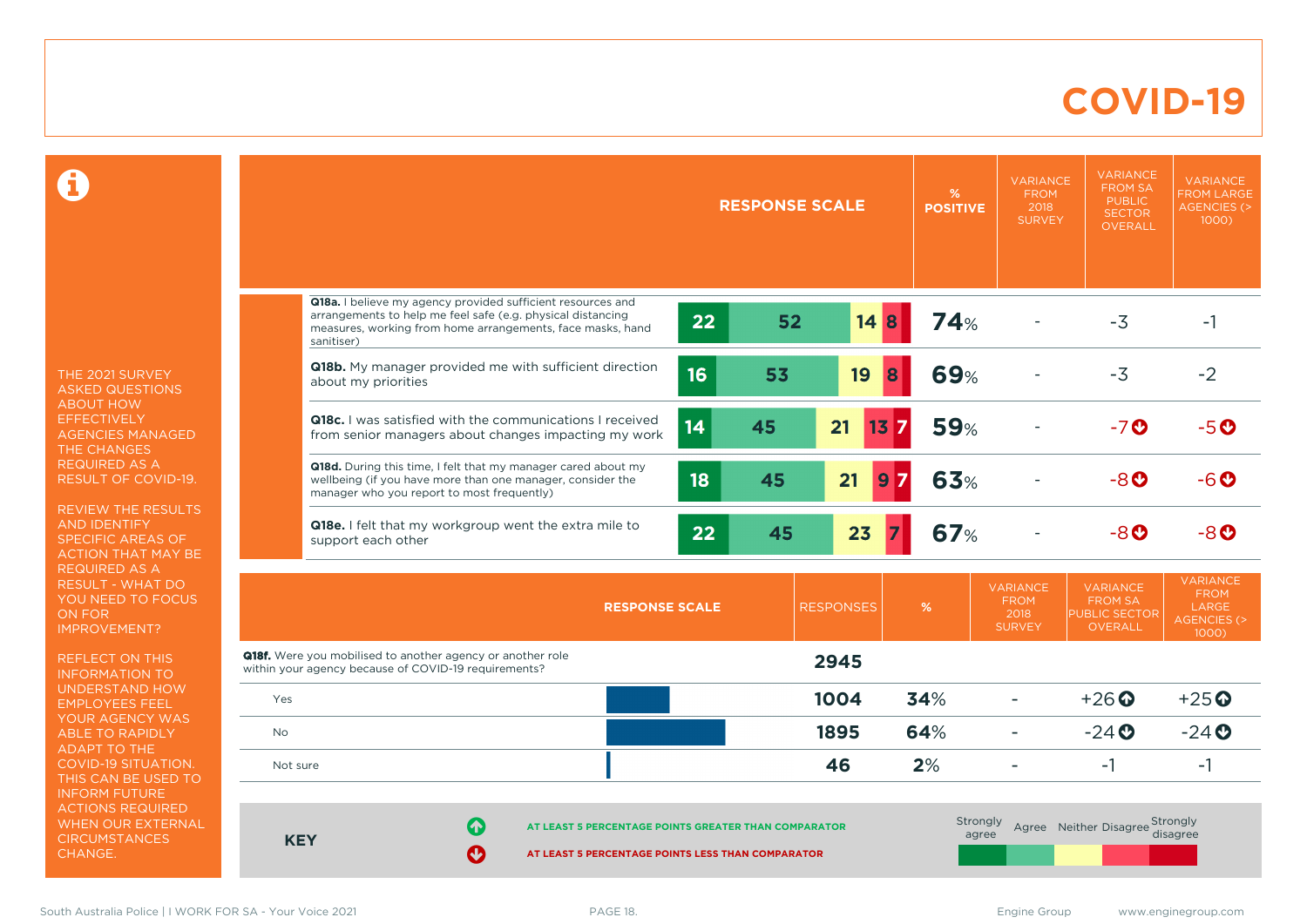$\mathbf \Theta$ 

THESE QUESTIONS GIVE YOU VALUABLE INSIGHT INTO THE REASONS YOUR EMPLOYEES JOINED THE PUBLIC SECTOR, AND THEIR REASONS FOR WANTING TO STAY OR LEAVE.

WHAT DOES THIS TELL YOU ABOUT YOUR CURRENT EMPLOYEE VALUE PROPOSITION?

IS THERE ROOM FOR IMPROVEMENT?

|                                                                                                       | <b>RESPONSE SCALE</b> | <b>RESPONSES</b> | %   | <b>VARIANCE</b><br><b>FROM</b><br>2018<br><b>SURVEY</b> | <b>VARIANCE</b><br><b>FROM SA</b><br><b>PUBLIC SECTOR</b><br><b>OVERALL</b> | <b>VARIANCE</b><br><b>FROM</b><br><b>LARGE</b><br><b>AGENCIES (&gt;</b><br>1000) |
|-------------------------------------------------------------------------------------------------------|-----------------------|------------------|-----|---------------------------------------------------------|-----------------------------------------------------------------------------|----------------------------------------------------------------------------------|
| <b>Q21.</b> Which of the following describes why you joined the public<br>sector? [Multiple Response] |                       | 8752             |     |                                                         |                                                                             |                                                                                  |
| Type of work offered                                                                                  |                       | 1913             | 22% | $+22$                                                   | $+1$                                                                        | $+1$                                                                             |
| Job security and stability                                                                            |                       | 2241             | 26% | $+8$ <sup>O</sup>                                       | $+6$ <sup><math>\odot</math></sup>                                          | $+6$ $\odot$                                                                     |
| Service to the general public                                                                         |                       | 1772             | 20% | $+20$                                                   | $+5$ <sup>O</sup>                                                           | $+4$                                                                             |
| T The work aligned with my job skills/experience                                                      |                       | 885              | 10% | $-11$ $\odot$                                           | $-9O$                                                                       | $-9O$                                                                            |
| The department I work for                                                                             |                       | 567              | 6%  | $-9o$                                                   | $\circ$                                                                     | $\circ$                                                                          |
| Geographical location                                                                                 |                       | 264              | 3%  | $-5o$                                                   | $-4$                                                                        | $-4$                                                                             |
| Remuneration                                                                                          |                       | 684              | 8%  | $+5$ <sup>O</sup>                                       | $+3$                                                                        | $+3$                                                                             |
| Workplace culture                                                                                     |                       | 344              | 4%  | $-2$                                                    | $\circ$                                                                     | $\circ$                                                                          |
| Other                                                                                                 |                       | 82               | 1%  | $\circ$                                                 | $-1$                                                                        | $-1$                                                                             |
| <b>Q22.</b> Which of the following statements best reflect your<br>working life intentions?           |                       | 2922             |     |                                                         |                                                                             |                                                                                  |
| I want to stay in my agency long-term                                                                 |                       | 2362             | 81% |                                                         | $+5$ <sup>O</sup>                                                           | $+4$                                                                             |
| I want to leave my agency but stay in the public sector                                               |                       | 320              | 11% |                                                         | $-5o$                                                                       | $-5o$                                                                            |
| I want to leave the public sector                                                                     |                       | 240              | 8%  |                                                         | $+1$                                                                        | $+1$                                                                             |

**KEY** 

**TEXT CHANGE SINCE 2018 SURVEY**

**AT LEAST 5 PERCENTAGE POINTS GREATER THAN COMPARATOR**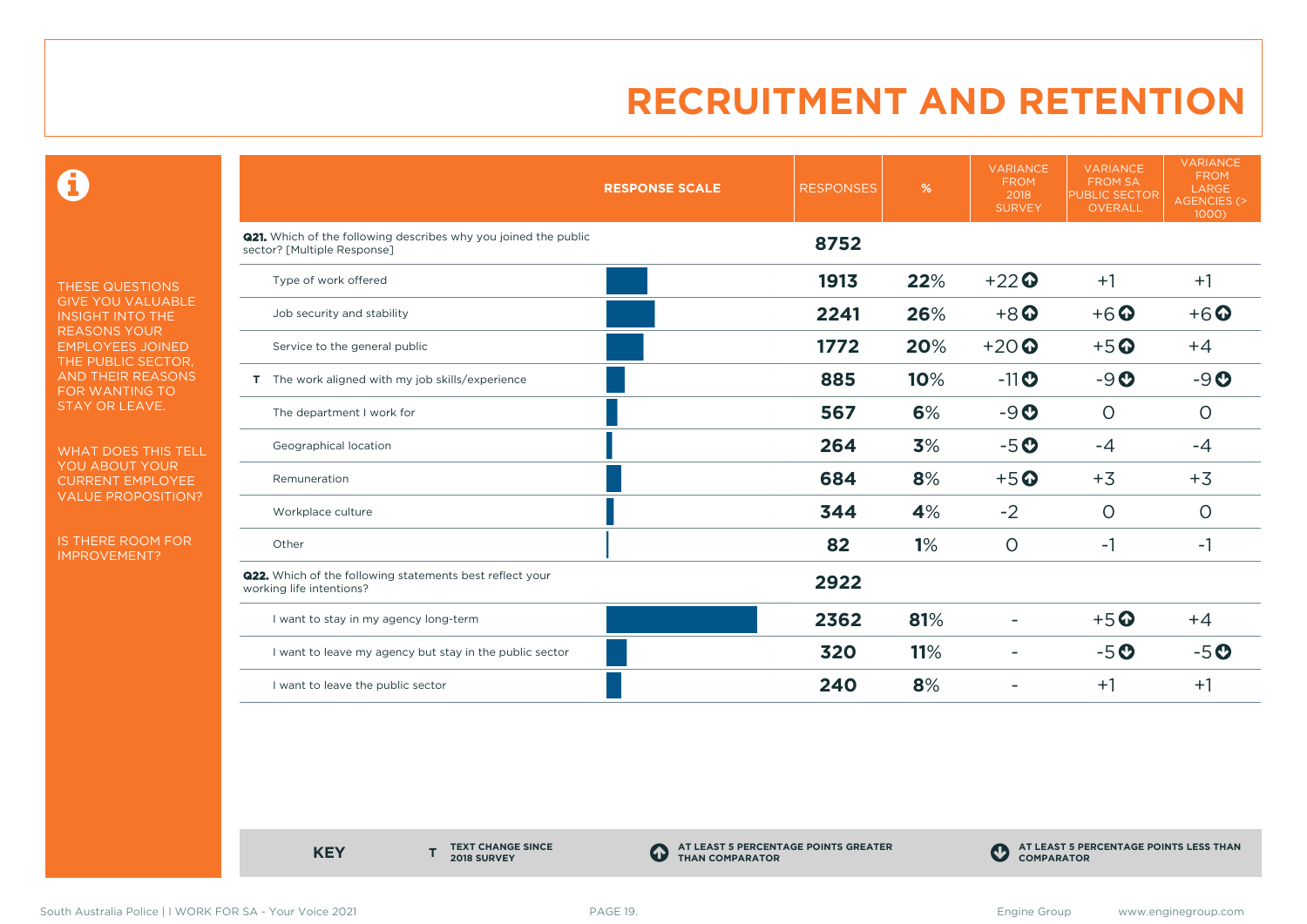$\mathbf \Theta$ 

THESE QUESTIONS GIVE YOU VALUABLE INSIGHT INTO THE REASONS YOUR EMPLOYEES JOINED THE PUBLIC SECTOR, AND THEIR REASONS FOR WANTING TO STAY OR LEAVE.

WHAT DOES THIS TELL YOU ABOUT YOUR CURRENT EMPLOYEE VALUE PROPOSITION?

IS THERE ROOM FOR IMPROVEMENT?

|                                                                                                 | <b>RESPONSE SCALE</b> | <b>RESPONSES</b> | %   | <b>VARIANCE</b><br><b>FROM</b><br>2018<br><b>SURVEY</b> | <b>VARIANCE</b><br><b>FROM SA</b><br><b>PUBLIC SECTOR</b><br>OVERALL | <b>VARIANCE</b><br><b>FROM</b><br>LARGE<br>AGENCIES (><br>1000) |
|-------------------------------------------------------------------------------------------------|-----------------------|------------------|-----|---------------------------------------------------------|----------------------------------------------------------------------|-----------------------------------------------------------------|
| Q23a. Which of the following describes your reasons for<br>wanting to stay? [Multiple Response] |                       | 10789            |     |                                                         |                                                                      |                                                                 |
| Long term career progression                                                                    |                       | 994              | 9%  |                                                         | $+2$                                                                 | $+2$                                                            |
| Type of work offered                                                                            |                       | 1313             | 12% |                                                         | $\circ$                                                              | $\circ$                                                         |
| <b>Employment conditions</b>                                                                    |                       | 1296             | 12% |                                                         | $+2$                                                                 | $+2$                                                            |
| Job security and stability                                                                      |                       | 1957             | 18% |                                                         | $+5$ <sup>O</sup>                                                    | $+4$                                                            |
| Service to the general public                                                                   |                       | 1179             | 11% |                                                         | $+1$                                                                 | $\circ$                                                         |
| The work aligns with my job skills/experience                                                   |                       | 1018             | 9%  |                                                         | $-4$                                                                 | $-4$                                                            |
| The department I work for                                                                       |                       | 621              | 6%  |                                                         | $-1$                                                                 | $-1$                                                            |
| Geographical location                                                                           |                       | 361              | 3%  |                                                         | $-2$                                                                 | $-2$                                                            |
| Remuneration                                                                                    |                       | 910              | 8%  |                                                         | $+4$                                                                 | $+4$                                                            |
| Workplace culture                                                                               |                       | 452              | 4%  |                                                         | $-1$                                                                 | -1                                                              |
| Confidence in immediate manager                                                                 |                       | 392              | 4%  |                                                         | $-3$                                                                 | $-3$                                                            |
| Confidence in senior management                                                                 |                       | 214              | 2%  |                                                         | $-1$                                                                 | $-1$                                                            |
| Other                                                                                           |                       | 82               | 1%  |                                                         | $\circ$                                                              | $\circ$                                                         |

**KEY C** 

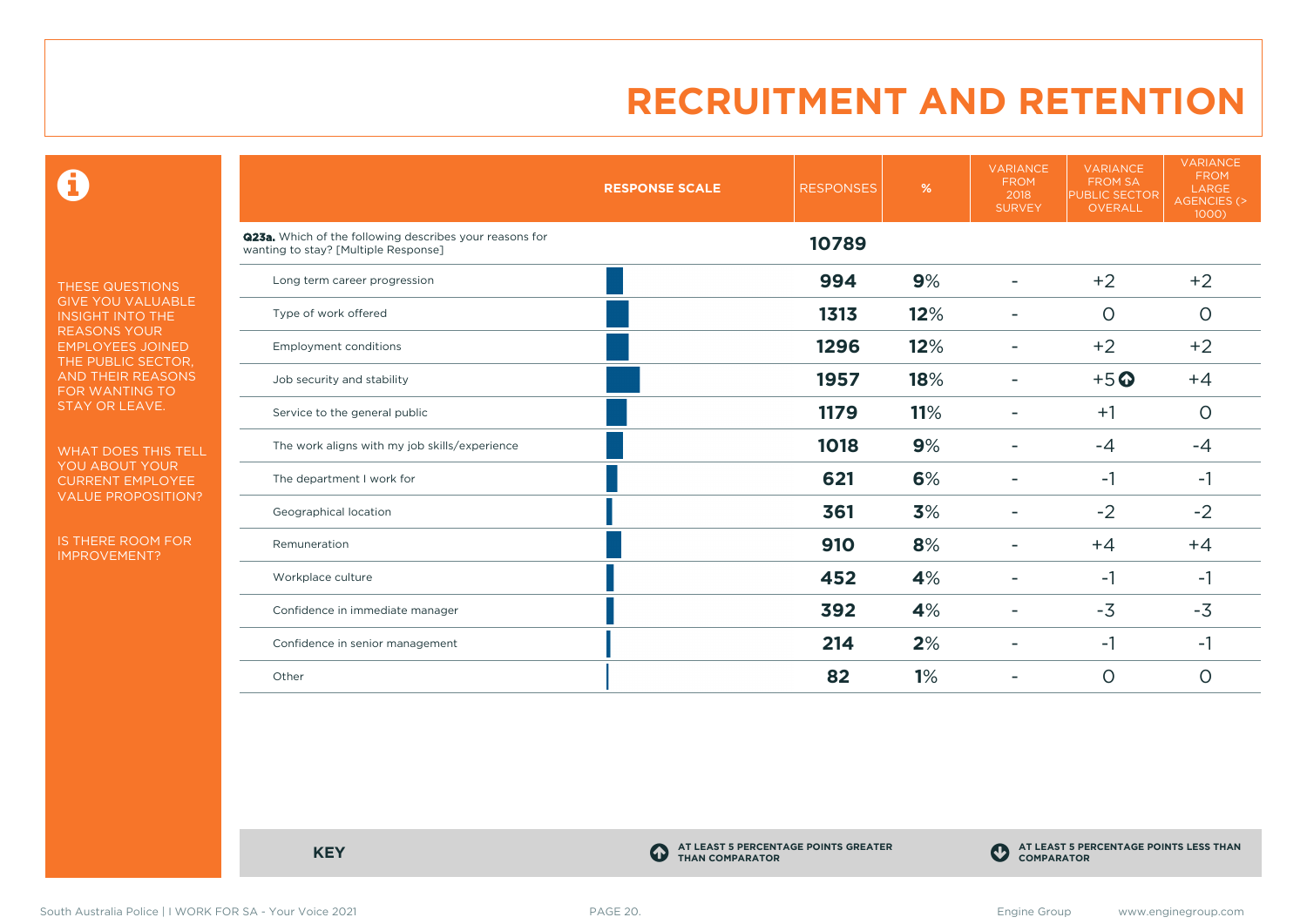$\mathbf \Theta$ 

THESE QUESTIONS GIVE YOU VALUABLE INSIGHT INTO THE REASONS YOUR EMPLOYEES JOINED THE PUBLIC SECTOR, AND THEIR REASONS FOR WANTING TO STAY OR LEAVE.

WHAT DOES THIS TELL YOU ABOUT YOUR CURRENT EMPLOYEE VALUE PROPOSITION?

IS THERE ROOM FOR IMPROVEMENT?

|                                                                                 | <b>RESPONSE SCALE</b> | <b>RESPONSES</b> | %   | <b>VARIANCE</b><br><b>FROM</b><br>2018<br><b>SURVEY</b> | <b>VARIANCE</b><br><b>FROM SA</b><br><b>PUBLIC SECTOR</b><br>OVERALL | <b>VARIANCE</b><br><b>FROM</b><br>LARGE<br>AGENCIES (><br>1000) |
|---------------------------------------------------------------------------------|-----------------------|------------------|-----|---------------------------------------------------------|----------------------------------------------------------------------|-----------------------------------------------------------------|
| <b>Q23b.</b> Which of the following best describes when you intend to<br>leave? |                       | 553              |     |                                                         |                                                                      |                                                                 |
| I want to leave within 12 months                                                |                       | 175              | 32% | $\overline{\phantom{a}}$                                | $-8$ <sup>O</sup>                                                    | $-7o$                                                           |
| I want to leave within 1-2 years                                                |                       | 148              | 27% | $\overline{\phantom{a}}$                                | Ο                                                                    |                                                                 |
| I want to leave within 2-5 years                                                |                       | 149              | 27% | $\overline{\phantom{a}}$                                | $+3$                                                                 | $+3$                                                            |
| I want to leave within 5+ years                                                 |                       | 81               | 15% |                                                         | $+5$ $\odot$                                                         | $+4$                                                            |

**KEY C** 

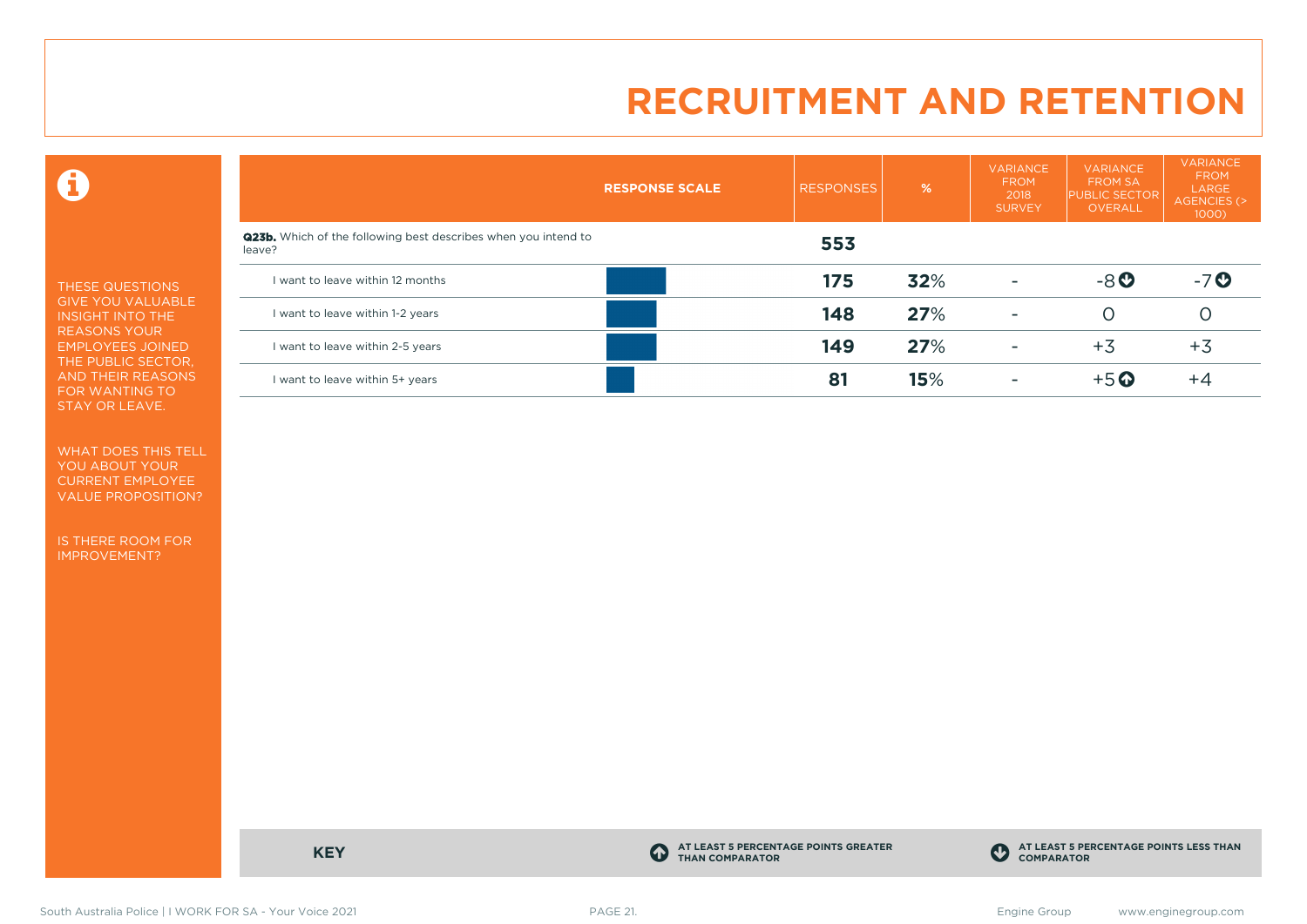0

THESE QUESTIONS GIVE YOU VALUABLE INSIGHT INTO THE **REASONS YOUR** EMPLOYEES JOINED THE PUBLIC SECTOR, AND THEIR REASONS FOR WANTING TO STAY OR LEAVE.

WHAT DOES THIS TELL YOU ABOUT YOUR CURRENT EMPLOYEE VALUE PROPOSITION?

IS THERE ROOM FOR IMPROVEMENT?

|                                                                                                 | <b>RESPONSE SCALE</b> | <b>RESPONSES</b> | %   | <b>VARIANCE</b><br><b>FROM</b><br>2018<br><b>SURVEY</b> | <b>VARIANCE</b><br><b>FROM SA</b><br><b>PUBLIC SECTOR</b><br><b>OVERALL</b> | <b>VARIANCE</b><br><b>FROM</b><br>LARGE<br><b>AGENCIES (&gt;</b><br>1000) |
|-------------------------------------------------------------------------------------------------|-----------------------|------------------|-----|---------------------------------------------------------|-----------------------------------------------------------------------------|---------------------------------------------------------------------------|
| Q23c. Which of the following describe your reasons for wanting<br>to leave? [Multiple Response] |                       | 2221             |     |                                                         |                                                                             |                                                                           |
| T There is a lack of future career opportunities                                                |                       | 255              | 11% | $-7o$                                                   | $\Omega$                                                                    | $+1$                                                                      |
| I want to try a different type of work or I am seeking a<br>career change                       |                       | 181              | 8%  | $-2$                                                    | $+1$                                                                        | $+1$                                                                      |
| I am not fulfilled by the role I am in                                                          |                       | 234              | 11% | $+11$ <sup>O</sup>                                      | $+1$                                                                        | $+1$                                                                      |
| T My expectations have not been met                                                             |                       | 125              | 6%  | $-6o$                                                   | $\circ$                                                                     | $\circ$                                                                   |
| I am pursuing the next phase in my life/career journey                                          |                       | 223              | 10% | $+10$                                                   | $+1$                                                                        | $+1$                                                                      |
| My workload is not manageable                                                                   |                       | 96               | 4%  | $+4$                                                    | $-2$                                                                        | $-3$                                                                      |
| I am not satisfied with my employment conditions                                                |                       | 128              | 6%  | $+6$ <sup>O</sup>                                       | $\circ$                                                                     | $\circ$                                                                   |
| The work does not fully utilise my skills and abilities                                         |                       | 181              | 8%  | $+8$ <sup>O</sup>                                       | O                                                                           | O                                                                         |
| I do not like the workplace culture                                                             |                       | 191              | 9%  | $+1$                                                    | -1                                                                          | -1                                                                        |
| There is a lack of job security                                                                 |                       | 24               | 1%  | $+1$                                                    | $-2$                                                                        | $-2$                                                                      |
| I lack confidence in senior managers                                                            |                       | 227              | 10% | $+10$ <sup>O</sup>                                      | $+1$                                                                        | $\circ$                                                                   |
| I am not satisfied with my current manager                                                      |                       | 118              | 5%  | $+5$ <sup>O</sup>                                       | $\circ$                                                                     | $\circ$                                                                   |
| Experiences of bullying, harassment or discrimination                                           |                       | 155              | 7%  | $+7$ $\odot$                                            | $+1$                                                                        | $\circ$                                                                   |
| Other                                                                                           |                       | 83               | 4%  | $+4$                                                    | $\circ$                                                                     | O                                                                         |

**KEY** 

**TEXT CHANGE SINCE 2018 SURVEY**

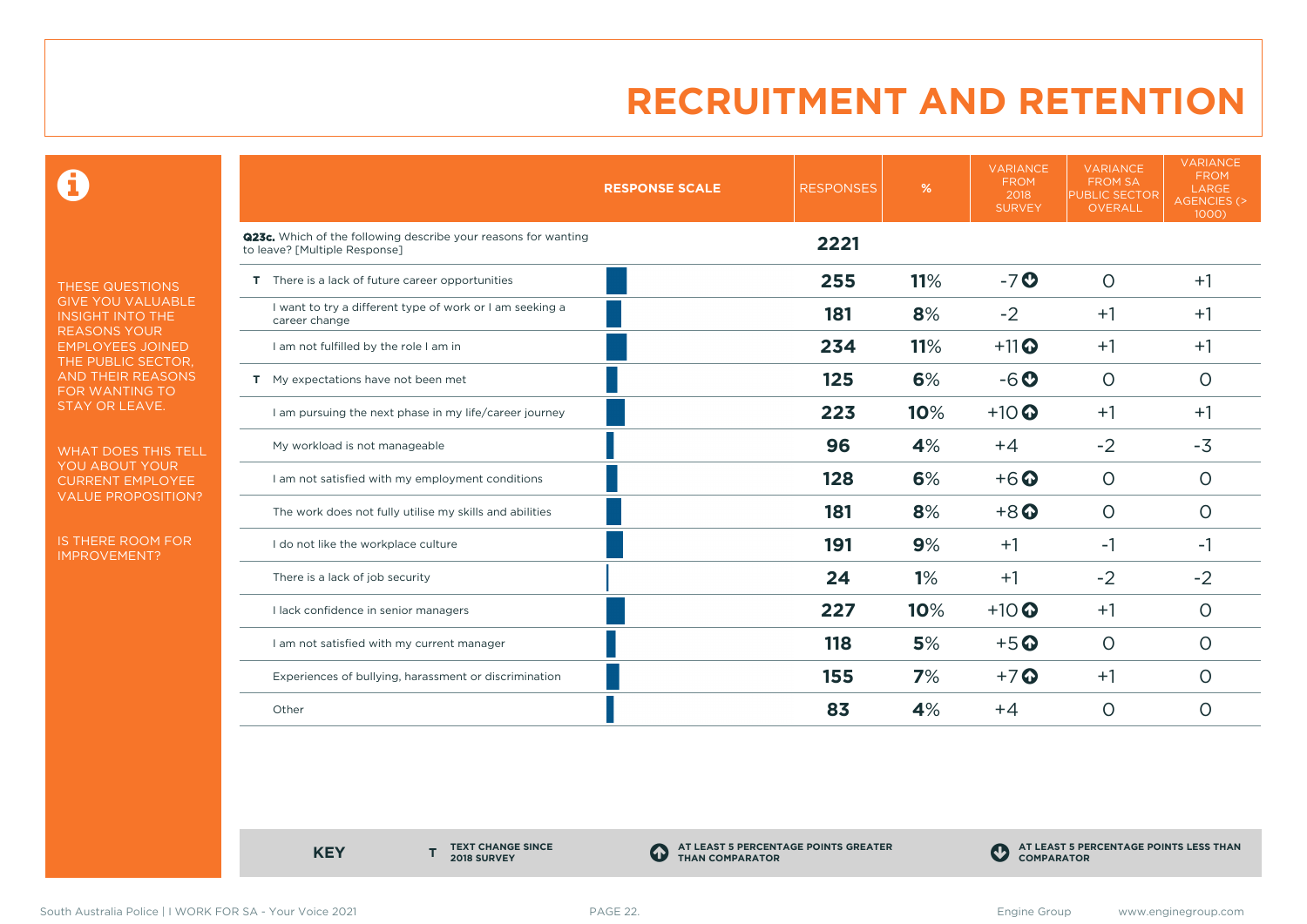$\mathbf \Omega$ 

THESE RESULTS GIVE YOU INSIGHT INTO THE EXTENT TO WHICH BULLYING AND HARASSMENT HAVE BEEN EXPERIENCED OR OBSERVED IN YOUR AGENCY / TEAM.

WHAT ACTION DO YOU NEED TO TAKE IN RESPONSE TO THESE RESULTS?

|                                                                                                                                                 | <b>RESPONSE SCALE</b> | <b>RESPONSES</b> | %   | <b>VARIANCE</b><br><b>FROM</b><br>2018<br><b>SURVEY</b> | <b>VARIANCE</b><br><b>FROM SA</b><br>PUBLIC SECTOR<br><b>OVERALL</b> | <b>VARIANCE</b><br><b>FROM</b><br>LARGE<br><b>AGENCIES (&gt;</b><br>1000) |
|-------------------------------------------------------------------------------------------------------------------------------------------------|-----------------------|------------------|-----|---------------------------------------------------------|----------------------------------------------------------------------|---------------------------------------------------------------------------|
| <b>Q24.</b> During the last 12 months, have you witnessed harassment<br>(including sexual harassment) or bullying in your current<br>workplace? |                       | 2925             |     |                                                         |                                                                      |                                                                           |
| Yes                                                                                                                                             |                       | 739              | 25% | $-5o$                                                   | $-4$                                                                 | $-5o$                                                                     |
| No                                                                                                                                              |                       | 2018             | 69% | $+6$ <sup>O</sup>                                       | $+7$ <sup>O</sup>                                                    | $+8$ <sup>O</sup>                                                         |
| Not sure                                                                                                                                        |                       | 168              | 6%  | $-1$                                                    | $-3$                                                                 | $-3$                                                                      |
| <b>Q24a.</b> What did you do in response to the bullying and<br>harassment you witnessed? [Multiple Response]                                   |                       | 1686             |     |                                                         |                                                                      |                                                                           |
| Submitted a report through the agency's formal WHS<br>system                                                                                    |                       | 117              | 7%  | $\blacksquare$                                          | $+3$                                                                 | $+3$                                                                      |
| Approached the person and asked them to stop                                                                                                    |                       | 211              | 13% | $\equiv$                                                | $+2$                                                                 | $+2$                                                                      |
| Approached the victim and offered support                                                                                                       |                       | 375              | 22% |                                                         | $-1$                                                                 | $-1$                                                                      |
| Took leave                                                                                                                                      |                       | 70               | 4%  | ۰                                                       | $-1$                                                                 | $-1$                                                                      |
| Left the role/team/agency                                                                                                                       |                       | 47               | 3%  | $\blacksquare$                                          | $+1$                                                                 | $+1$                                                                      |
| Sought support from a colleague                                                                                                                 |                       | 179              | 11% | ۳                                                       | $-4$                                                                 | $-4$                                                                      |
| Sought support from a manager                                                                                                                   |                       | 247              | 15% | $\blacksquare$                                          | $-2$                                                                 | $-2$                                                                      |
| Accessed counselling through the agency's Employee<br>Assistance Program                                                                        |                       | 92               | 5%  | $\blacksquare$                                          | $+1$                                                                 | $+1$                                                                      |
| Accessed professional help                                                                                                                      |                       | 61               | 4%  | $\blacksquare$                                          | $-1$                                                                 | -1                                                                        |
| Lodged a grievance or complaint                                                                                                                 |                       | 152              | 9%  |                                                         | $+4$                                                                 | $+4$                                                                      |
| Nothing                                                                                                                                         |                       | 77               | 5%  | $\blacksquare$                                          | $-1$                                                                 | $-1$                                                                      |
| Other                                                                                                                                           |                       | 58               | 3%  | $\blacksquare$                                          | $-1$                                                                 | $-1$                                                                      |

**KEY C** 

**AT LEAST 5 PERCENTAGE POINTS GREATER THAN COMPARATOR**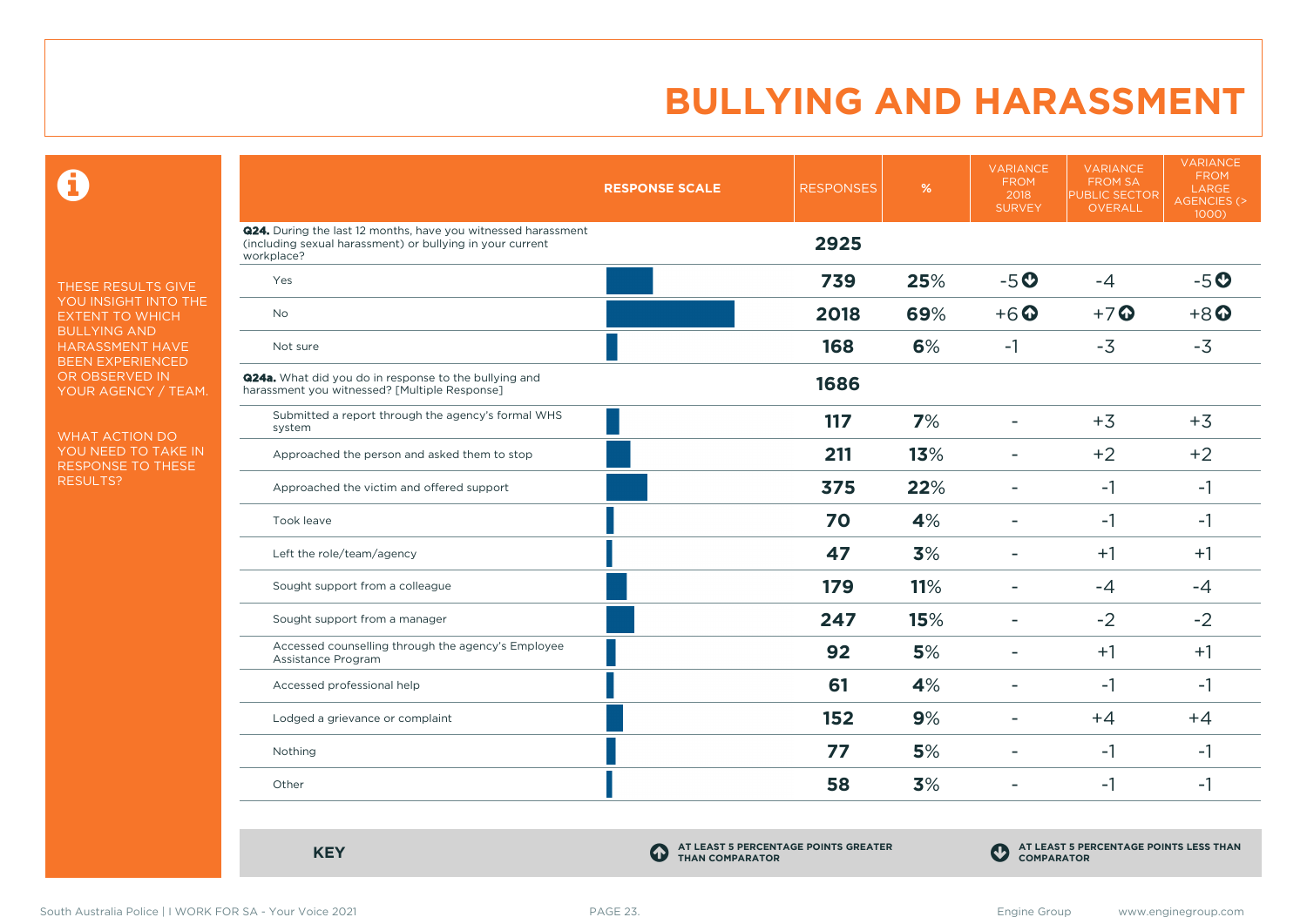$\mathbf \Theta$ 

THESE RESULTS GIVE YOU INSIGHT INTO THE EXTENT TO WHICH BULLYING AND HARASSMENT HAVE BEEN EXPERIENCED OR OBSERVED IN YOUR AGENCY / TEAM.

WHAT ACTION DO YOU NEED TO TAKE IN RESPONSE TO THESE RESULTS?

|                                                                                                                                                         | <b>RESPONSE SCALE</b> | <b>RESPONSES</b> | %   | <b>VARIANCE</b><br><b>FROM</b><br>2018<br><b>SURVEY</b> | <b>VARIANCE</b><br><b>FROM SA</b><br><b>PUBLIC SECTOR</b><br>OVERALL | <b>VARIANCE</b><br><b>FROM</b><br>LARGE<br><b>AGENCIES (&gt;</b><br>1000) |
|---------------------------------------------------------------------------------------------------------------------------------------------------------|-----------------------|------------------|-----|---------------------------------------------------------|----------------------------------------------------------------------|---------------------------------------------------------------------------|
| <b>Q25.</b> During the last 12 months, have you been subjected to<br>harassment (including sexual harassment) or bullying in your<br>current workplace? |                       | 2929             |     |                                                         |                                                                      |                                                                           |
| Yes                                                                                                                                                     |                       | 455              | 16% | $-2$                                                    | $-2$                                                                 | $-3$                                                                      |
| <b>No</b>                                                                                                                                               |                       | 2352             | 80% | $+3$                                                    | $+4$                                                                 | $+5$ <sup>O</sup>                                                         |
| Not sure                                                                                                                                                |                       | 122              | 4%  | $-1$                                                    | $-2$                                                                 | $-2$                                                                      |
| <b>Q25a.</b> What type of harassment or bullying did you experience?<br>[Multiple Response]                                                             |                       | 833              |     |                                                         |                                                                      |                                                                           |
| Physical behaviour (e.g. assault, aggressive body<br>T.<br>language)                                                                                    |                       | 44               | 5%  | $+3$                                                    | $-2$                                                                 | $-3$                                                                      |
| Sexual harassment                                                                                                                                       |                       | 35               | 4%  | $\circ$                                                 | $+1$                                                                 | $+1$                                                                      |
| Cyberbullying (e.g. harassment via IT or the spreading of<br>gossip/materials intended to defame or humiliate)                                          |                       | 31               | 4%  | $+2$                                                    | $\circ$                                                              | $\circ$                                                                   |
| Verbal abuse (e.g. offensive language, derogatory<br>т<br>remarks, threats, shouting or screaming)                                                      |                       | 206              | 25% | $-1$                                                    | $-4$                                                                 | $-4$                                                                      |
| 'Initiations' or pranks                                                                                                                                 |                       | 24               | 3%  | $-2$                                                    | $+1$                                                                 | $+1$                                                                      |
| Interference with your personal property or work<br>equipment                                                                                           |                       | 48               | 6%  | $-2$                                                    | $+2$                                                                 | $+2$                                                                      |
| Interference with work tasks (i.e. withholding needed<br>information, undermining or sabotage)                                                          |                       | 167              | 20% | $+1$                                                    | $-4$                                                                 | $-4$                                                                      |
| Inappropriate and unfair application of work policies or<br>rules (e.g. perf mgmt, access to leave, access to L&D)                                      |                       | 207              | 25% | $+2$                                                    | $+7$ $\odot$                                                         | $+7$ $\odot$                                                              |
| Other                                                                                                                                                   |                       | 71               | 9%  | $-2$                                                    | -1                                                                   | -1                                                                        |

**KEY** 

**TEXT CHANGE SINCE 2018 SURVEY**

**AT LEAST 5 PERCENTAGE POINTS GREATER THAN COMPARATOR**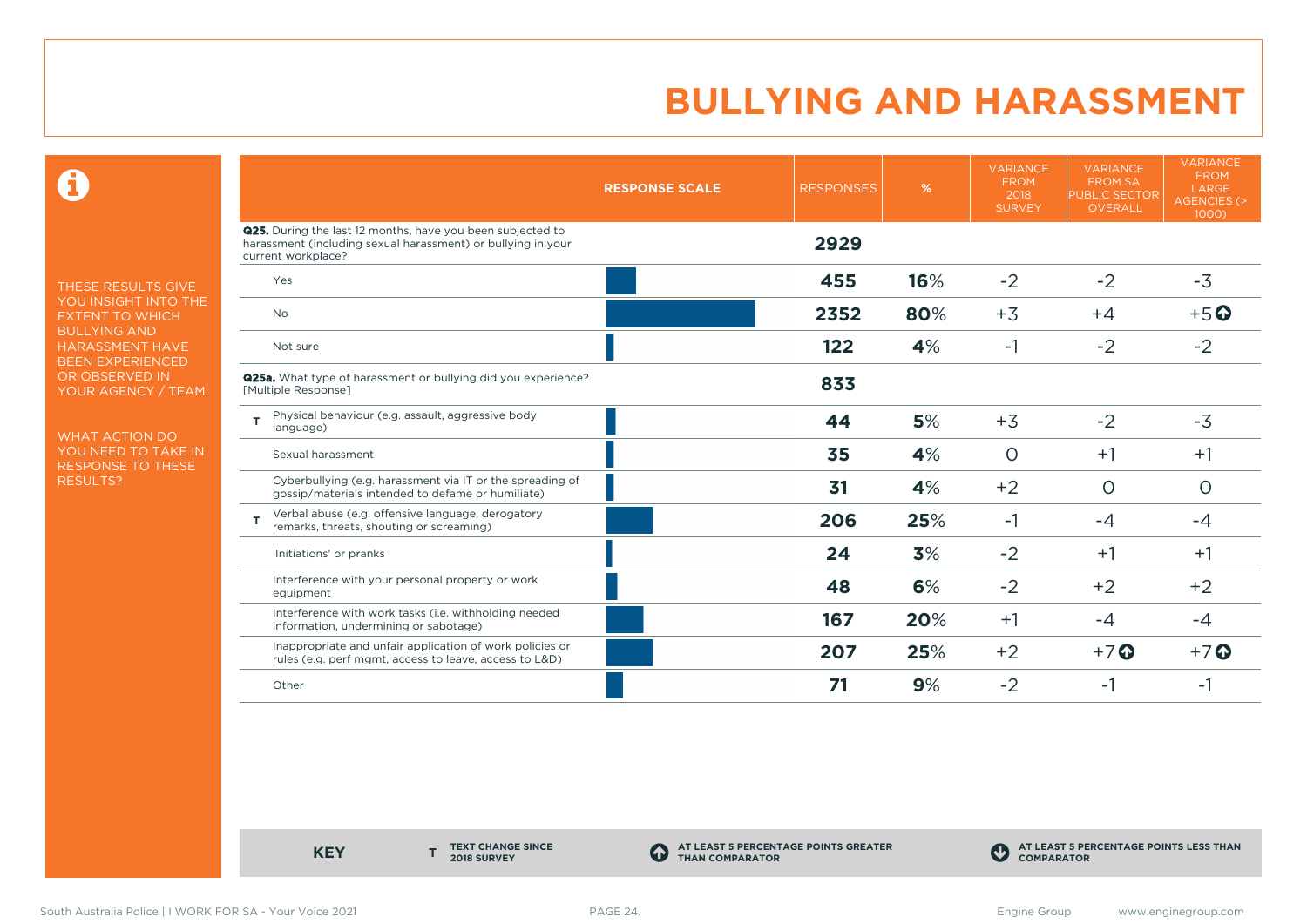$\mathbf \Theta$ 

THESE RESULTS GIVE YOU INSIGHT INTO THE EXTENT TO WHICH BULLYING AND HARASSMENT HAVE BEEN EXPERIENCED OR OBSERVED IN YOUR AGENCY / TEAM.

WHAT ACTION DO YOU NEED TO TAKE IN RESPONSE TO THESE RESULTS?

|                                                                                  | <b>RESPONSE SCALE</b> | <b>RESPONSES</b> | %   | <b>VARIANCE</b><br><b>FROM</b><br>2018<br><b>SURVEY</b> | <b>VARIANCE</b><br><b>FROM SA</b><br><b>PUBLIC SECTOR</b><br><b>OVERALL</b> | <b>VARIANCE</b><br><b>FROM</b><br>LARGE<br><b>AGENCIES (&gt;</b><br>1000) |
|----------------------------------------------------------------------------------|-----------------------|------------------|-----|---------------------------------------------------------|-----------------------------------------------------------------------------|---------------------------------------------------------------------------|
| Q25b. Who was responsible for the harassment or bullying?<br>[Multiple Response] |                       | 653              |     |                                                         |                                                                             |                                                                           |
| Someone more junior than you                                                     |                       | 47               | 7%  | $-8o$                                                   | $\circ$                                                                     | $\Omega$                                                                  |
| Client, customer or stakeholder                                                  |                       | 6                | 1%  | $-19O$                                                  | $-5o$                                                                       | $-5o$                                                                     |
| T Co-worker                                                                      |                       | 167              | 26% | $+4$                                                    | $-1$                                                                        | -1                                                                        |
| A group of co-workers                                                            |                       | 61               | 9%  | $-22o$                                                  | $+1$                                                                        | $+1$                                                                      |
| Contractor                                                                       |                       | 3                | 0%  | $\circ$                                                 | $\circ$                                                                     | $\circ$                                                                   |
| Consultant/service provider                                                      |                       | 3                | 0%  | $-7o$                                                   | $-1$                                                                        | -1                                                                        |
| Representative of another South Australian Public Sector<br>agency               |                       |                  | 0%  | $-1$                                                    | $-1$                                                                        | $-1$                                                                      |
| Your current manager                                                             |                       | 109              | 17% | $+17$ $\odot$                                           | $\circ$                                                                     | $\overline{O}$                                                            |
| A previous manager                                                               |                       | 109              | 17% | $+16$ <sup>O</sup>                                      | $+7$ <sup>O</sup>                                                           | $+7$ $\odot$                                                              |
| Someone more senior than you (other than your<br>manager)                        |                       | 142              | 22% | $+22$                                                   | $\circ$                                                                     | $\Omega$                                                                  |
| Minister or ministerial adviser                                                  |                       |                  | 0%  | $-1$                                                    | $\circ$                                                                     | O                                                                         |
| Unknown                                                                          |                       | 4                | 1%  | $+1$                                                    | $\circ$                                                                     | $\overline{O}$                                                            |

**KEY** 

**TEXT CHANGE SINCE 2018 SURVEY**

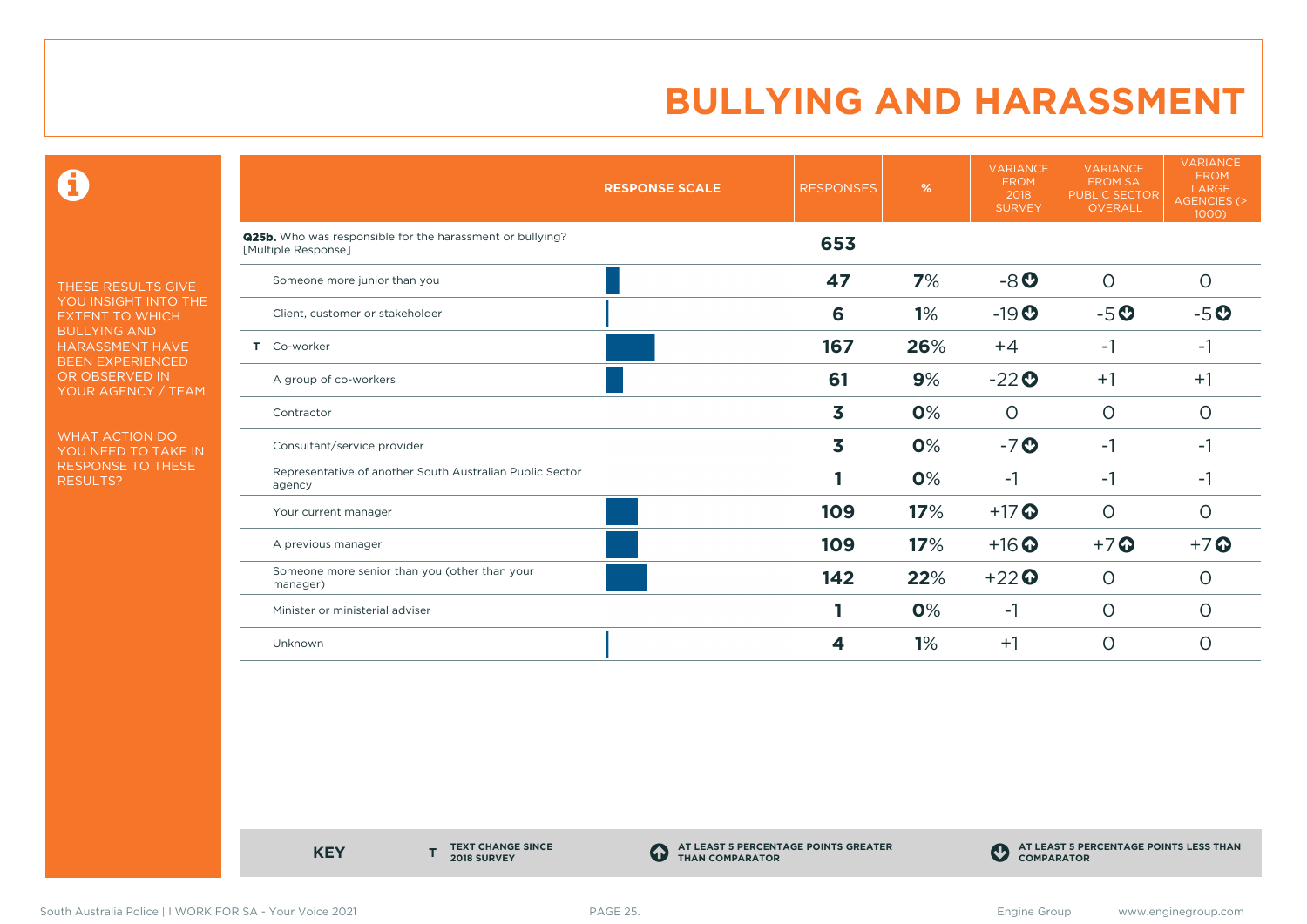$\mathbf \Theta$ 

THESE RESULTS GIVE YOU INSIGHT INTO THE EXTENT TO WHICH BULLYING AND HARASSMENT HAVE BEEN EXPERIENCED OR OBSERVED IN YOUR AGENCY / TEAM.

WHAT ACTION DO YOU NEED TO TAKE IN RESPONSE TO THESE RESULTS?

|                                                                                                                 | <b>RESPONSE SCALE</b> | <b>RESPONSES</b> | %   | <b>VARIANCE</b><br><b>FROM</b><br>2018<br><b>SURVEY</b> | <b>VARIANCE</b><br><b>FROM SA</b><br><b>PUBLIC SECTOR</b><br>OVERALL | <b>VARIANCE</b><br><b>FROM</b><br>LARGE<br>AGENCIES (><br>1000) |
|-----------------------------------------------------------------------------------------------------------------|-----------------------|------------------|-----|---------------------------------------------------------|----------------------------------------------------------------------|-----------------------------------------------------------------|
| <b>Q25c.</b> What did you do in response to the bullying and<br>harassment you experienced? [Multiple Response] |                       | 986              |     |                                                         |                                                                      |                                                                 |
| Lodged an internal grievance or complaint                                                                       |                       | 117              | 12% |                                                         | $+4$                                                                 | $+4$                                                            |
| Lodged an external complaint (e.g. with the Equal<br>Opportunity Commission, SafeWork SA or the ICAC)           |                       | 11               | 1%  |                                                         | $\circ$                                                              | $\circ$                                                         |
| Took leave                                                                                                      |                       | 85               | 9%  |                                                         | -1                                                                   | -1                                                              |
| Submitted a workers compensation claim                                                                          |                       | 29               | 3%  |                                                         | $+2$                                                                 | $+2$                                                            |
| Left the role/team/agency                                                                                       |                       | 57               | 6%  |                                                         | $+2$                                                                 | $+2$                                                            |
| Accessed counselling through the agency's Employee<br>Assistance Program (EAP)                                  |                       | 73               | 7%  |                                                         | $+1$                                                                 | $+1$                                                            |
| Accessed professional help (other than EAP)                                                                     |                       | 64               | 6%  |                                                         | $-1$                                                                 | -1                                                              |
| Sought support from my manager                                                                                  |                       | 129              | 13% |                                                         | $-3$                                                                 | $-3$                                                            |
| Sought support from a colleague                                                                                 |                       | 172              | 17% |                                                         | $-4$                                                                 | $-4$                                                            |
| Approached the person and asked them to stop                                                                    |                       | 90               | 9%  |                                                         | $\circ$                                                              | O                                                               |
| Nothing                                                                                                         |                       | 119              | 12% |                                                         | $+3$                                                                 | $+3$                                                            |
| Other                                                                                                           |                       | 40               | 4%  |                                                         | $-2$                                                                 | $-2$                                                            |

**KEY C** 

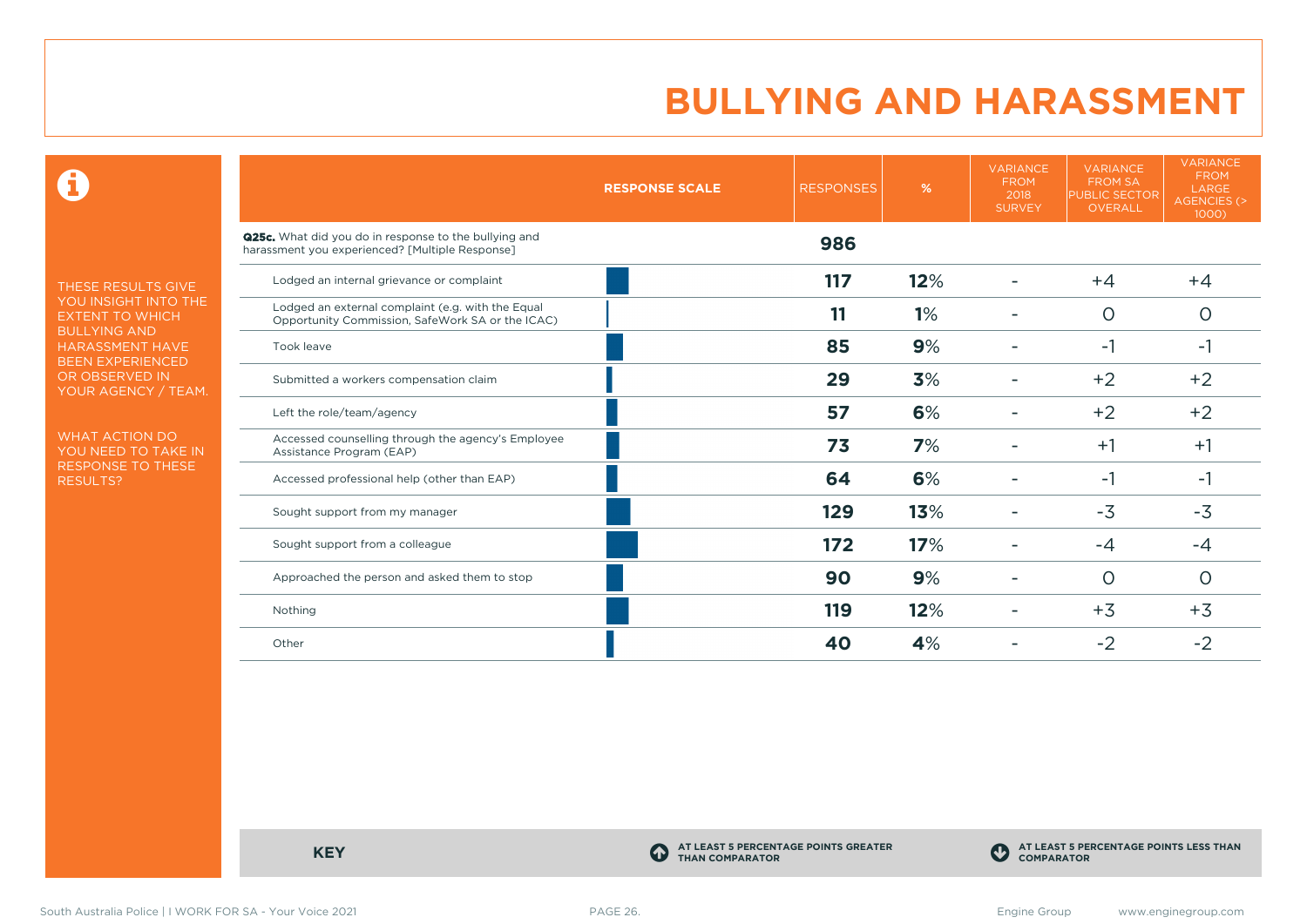$\mathbf \Theta$ 

THESE RESULTS GIVE YOU INSIGHT INTO THE EXTENT TO WHICH BULLYING AND HARASSMENT HAVE BEEN EXPERIENCED OR OBSERVED IN YOUR AGENCY / TEAM.

WHAT ACTION DO YOU NEED TO TAKE IN RESPONSE TO THESE RESULTS?

|                                                                | <b>RESPONSE SCALE</b> | <b>RESPONSES</b> | $\frac{9}{6}$ | <b>VARIANCE</b><br><b>FROM</b><br>2018<br><b>SURVEY</b> | <b>VARIANCE</b><br><b>FROM SA</b><br><b>PUBLIC SECTOR</b><br>OVERALL | <b>VARIANCE</b><br><b>FROM</b><br>LARGE<br>AGENCIES (><br>$1000$ ) |
|----------------------------------------------------------------|-----------------------|------------------|---------------|---------------------------------------------------------|----------------------------------------------------------------------|--------------------------------------------------------------------|
| <b>Q25d.</b> Was your complaint resolved to your satisfaction? |                       | 117              |               |                                                         |                                                                      |                                                                    |
| Yes                                                            |                       | 19               | 16%           | -1                                                      | $+1$                                                                 | $+1$                                                               |
| <b>No</b>                                                      |                       | 68               | 58%           | $+9$ <sup><math>\odot</math></sup>                      | $+4$                                                                 | $+3$                                                               |
| Unsure                                                         |                       | 5                | 4%            | $-5o$                                                   | $-8o$                                                                | $-8o$                                                              |
| The complaint is still being processed                         |                       | 25               | 21%           | $-3$                                                    | $+4$                                                                 | +4                                                                 |

**KEY C** 

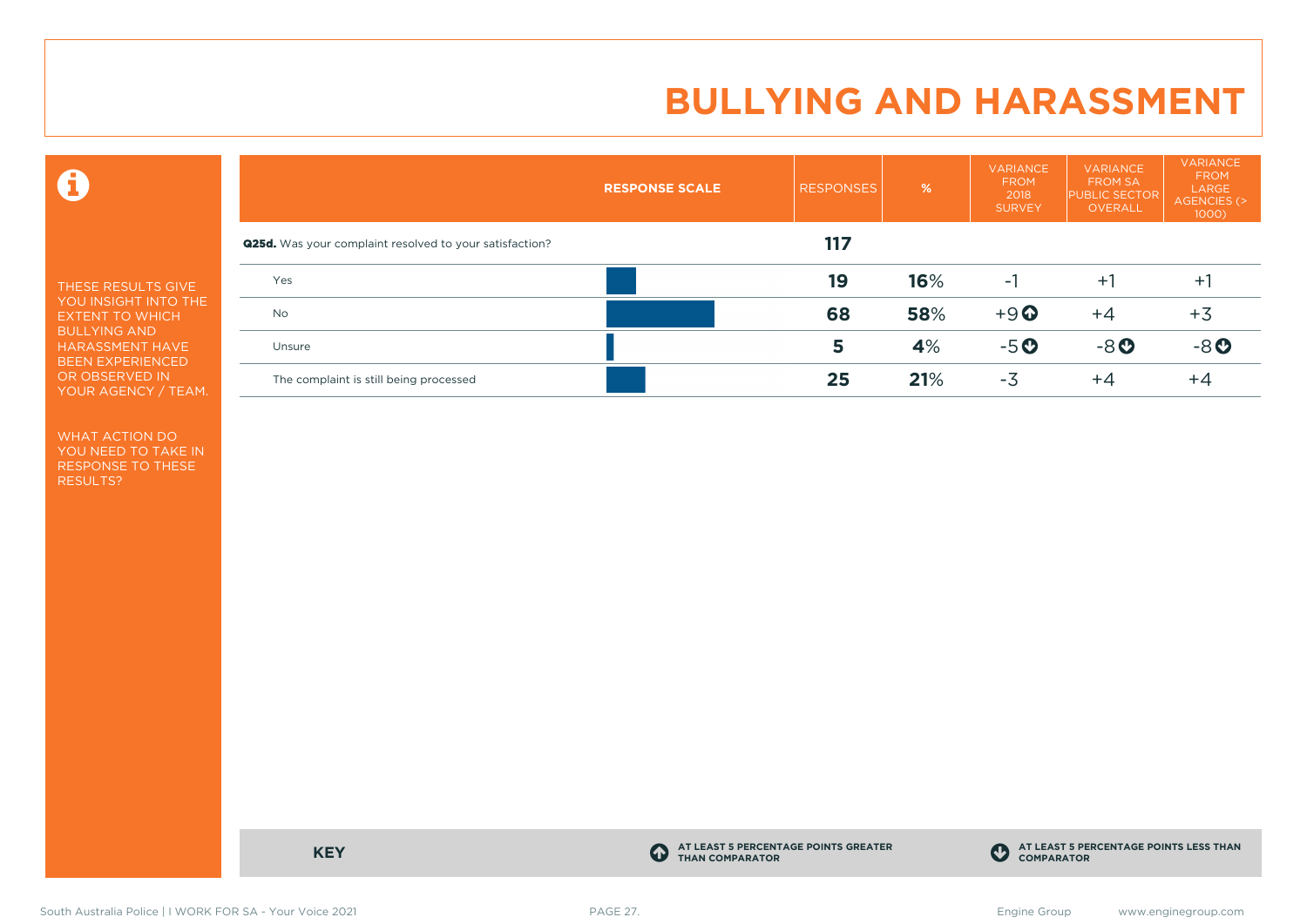$\mathbf \Theta$ 

THESE RESULTS GIVE YOU INSIGHT INTO THE EXTENT TO WHICH BULLYING AND HARASSMENT HAVE BEEN EXPERIENCED OR OBSERVED IN YOUR AGENCY / TEAM.

WHAT ACTION DO YOU NEED TO TAKE IN RESPONSE TO THESE RESULTS?

|                                                               | <b>RESPONSE SCALE</b> | <b>RESPONSES</b> | %   | <b>VARIANCE</b><br><b>FROM</b><br>2018<br><b>SURVEY</b> | <b>VARIANCE</b><br><b>FROM SA</b><br><b>PUBLIC SECTOR</b><br><b>OVERALL</b> | <b>VARIANCE</b><br><b>FROM</b><br>LARGE<br>AGENCIES (><br>1000) |
|---------------------------------------------------------------|-----------------------|------------------|-----|---------------------------------------------------------|-----------------------------------------------------------------------------|-----------------------------------------------------------------|
| <b>Q25e.</b> Why did you not lodge one? [Multiple Response]   |                       | 873              |     |                                                         |                                                                             |                                                                 |
| The matter was resolved informally                            |                       | 39               | 4%  | ۰                                                       | $\circ$                                                                     | $\circ$                                                         |
| It could affect my career                                     |                       | 132              | 15% |                                                         | $+1$                                                                        | $+1$                                                            |
| It could affect my working relationships                      |                       | 172              | 20% |                                                         | $+2$                                                                        | $+2$                                                            |
| Managers accepted the behaviour                               |                       | 93               | 11% |                                                         | $+1$                                                                        | $+1$                                                            |
| I did not trust that action would be taken                    |                       | 194              | 22% |                                                         | $+1$                                                                        | $+1$                                                            |
| I didn't think anyone would believe me                        |                       | 29               | 3%  |                                                         | -1                                                                          | -1                                                              |
| I did not have enough evidence                                |                       | 32               | 4%  |                                                         | $-1$                                                                        | -1                                                              |
| I did not think the harassment/bullying was serious<br>enough |                       | 66               | 8%  |                                                         | $+2$                                                                        | $+2$                                                            |
| I did not know how to report it                               |                       | 8                | 1%  |                                                         | $-3$                                                                        | $-3$                                                            |
| I thought the reporting process was too difficult             |                       | 39               | 4%  |                                                         | $+1$                                                                        | $+1$                                                            |
| I thought that action would be too slow                       |                       | 17               | 2%  |                                                         | -1                                                                          | -1                                                              |
| Other                                                         |                       | 52               | 6%  |                                                         | $\circ$                                                                     | 0                                                               |

**KEY C** 

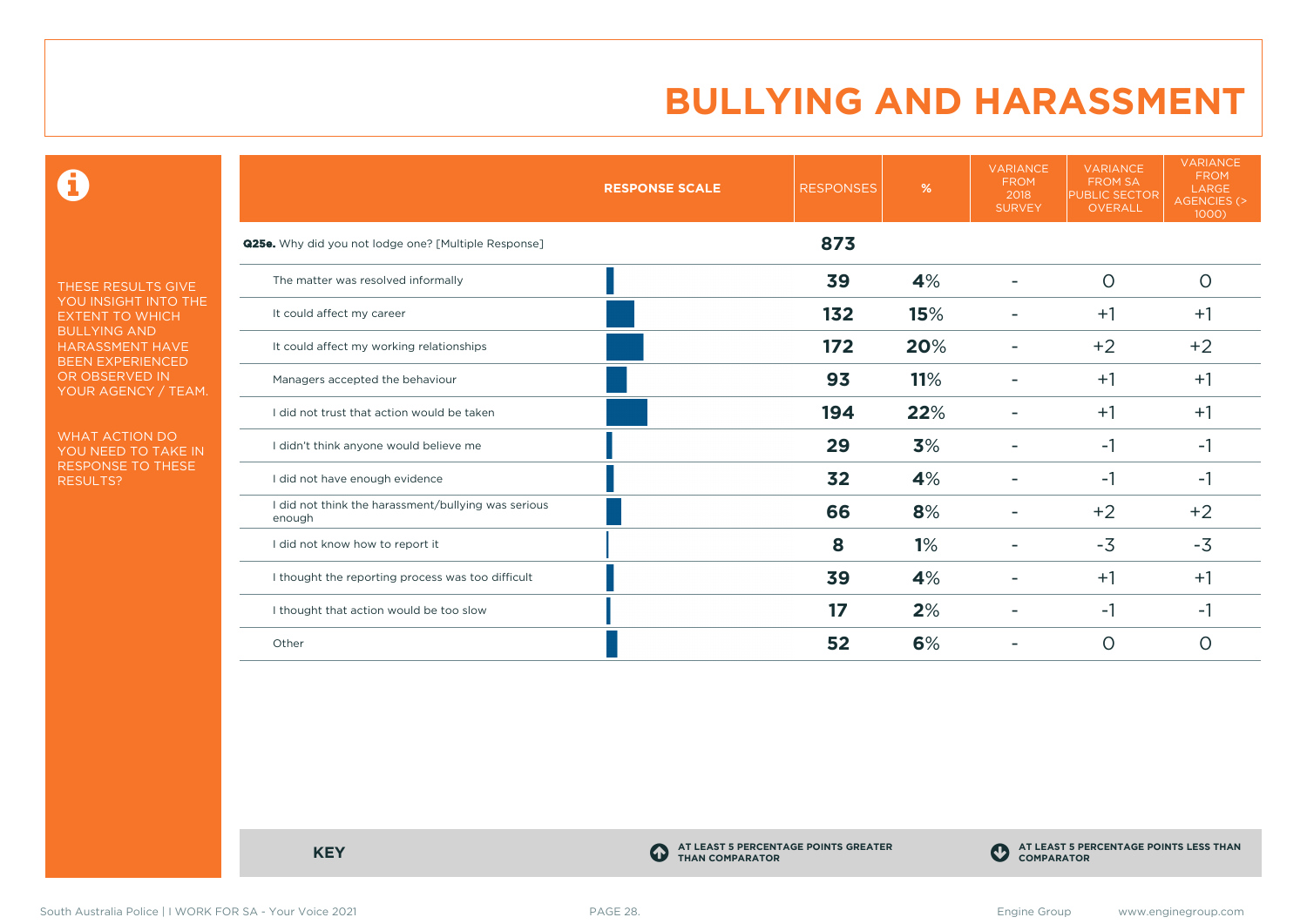### **DISCRIMINATION**

 $\mathbf \Theta$ 

THESE RESULTS GIVE YOU INSIGHT INTO EXPERIENCES OF DISCRIMINATION IN THIS AGENCY / TEAM

WHAT ACTION DO YOU NEED TO TAKE IN RESPONSE TO THESE RESULTS?

|                                                                                                                             | <b>RESPONSE SCALE</b> | <b>RESPONSES</b> | $\frac{9}{6}$ | <b>VARIANCE</b><br><b>FROM</b><br>2018<br><b>SURVEY</b> | <b>VARIANCE</b><br><b>FROM SA</b><br><b>PUBLIC SECTOR</b><br><b>OVERALL</b> | <b>VARIANCE</b><br><b>FROM</b><br>LARGE<br>AGENCIES (><br>$1000$ ) |
|-----------------------------------------------------------------------------------------------------------------------------|-----------------------|------------------|---------------|---------------------------------------------------------|-----------------------------------------------------------------------------|--------------------------------------------------------------------|
| <b>Q26.</b> During the last 12 months, in your current agency, have you<br>personally experienced workplace discrimination? |                       | 2924             |               |                                                         |                                                                             |                                                                    |
| <b>No</b>                                                                                                                   |                       | 2373             | 81%           |                                                         | - 1                                                                         |                                                                    |
| Yes, from people in my agency                                                                                               |                       | 332              | 11%           | $\overline{\phantom{a}}$                                | $+2$                                                                        | $+2$                                                               |
| Yes, from people outside my agency                                                                                          |                       | 33               | 1%            |                                                         | ( )                                                                         |                                                                    |
| Don't know                                                                                                                  |                       | 186              | 6%            |                                                         | $-2$                                                                        | $-2$                                                               |

**KEY C** 

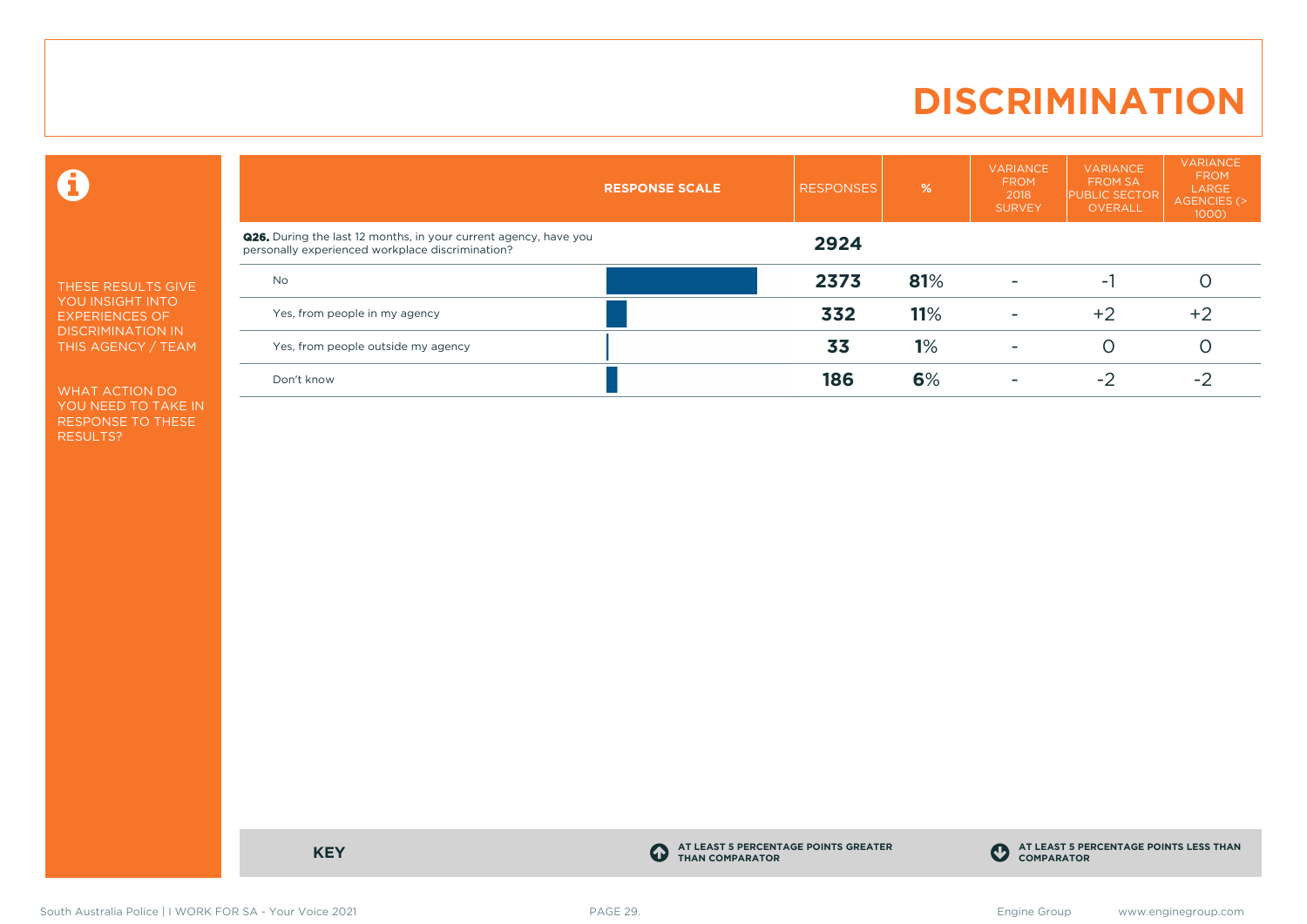### **DISCRIMINATION**

 $\mathbf \Theta$ 

THESE RESULTS GIVE YOU INSIGHT INTO EXPERIENCES OF DISCRIMINATION IN THIS AGENCY / TEAM

WHAT ACTION DO YOU NEED TO TAKE IN RESPONSE TO THESE RESULTS?

|                                                                                   | <b>RESPONSE SCALE</b> | <b>RESPONSES</b> | $\%$ | <b>VARIANCE</b><br><b>FROM</b><br>2018<br><b>SURVEY</b> | <b>VARIANCE</b><br><b>FROM SA</b><br><b>PUBLIC SECTOR</b><br>OVERALL | <b>VARIANCE</b><br><b>FROM</b><br>LARGE<br><b>AGENCIES (&gt;</b><br>1000) |
|-----------------------------------------------------------------------------------|-----------------------|------------------|------|---------------------------------------------------------|----------------------------------------------------------------------|---------------------------------------------------------------------------|
| Q26a. What was the type of discrimination you experienced?<br>[Multiple Response] |                       | 546              |      |                                                         |                                                                      |                                                                           |
| Age                                                                               |                       | 49               | 9%   | $\overline{\phantom{a}}$                                | $-6o$                                                                | $-6o$                                                                     |
| Breastfeeding                                                                     |                       | 3                | 1%   | ۰                                                       | $\circ$                                                              | $\circ$                                                                   |
| Caring responsibilities                                                           |                       | 30               | 5%   | ۰                                                       | $\circ$                                                              | $-1$                                                                      |
| Disability/impairment                                                             |                       | 17               | 3%   | $\blacksquare$                                          | $\circ$                                                              | $\circ$                                                                   |
| Gender identity/gender history                                                    |                       | 41               | 8%   | $\equiv$                                                | $+3$                                                                 | $+2$                                                                      |
| Marital status                                                                    |                       | 8                | 1%   | ۰                                                       | $\circ$                                                              | $\circ$                                                                   |
| Part-time work status                                                             |                       | 44               | 8%   | $\blacksquare$                                          | $-1$                                                                 | $-1$                                                                      |
| Political conviction including trade union activity                               |                       | 7                | 1%   | $\overline{\phantom{a}}$                                | $-1$                                                                 | $-1$                                                                      |
| Pregnancy including maternity/paternity leave status                              |                       | 10               | 2%   | ۳                                                       | $\Omega$                                                             | $\circ$                                                                   |
| Race/cultural background                                                          |                       | 46               | 8%   | $\blacksquare$                                          | $-6o$                                                                | $-6o$                                                                     |
| Religious conviction                                                              |                       | 5                | 1%   | ۰                                                       | $\circ$                                                              | $\circ$                                                                   |
| Sex                                                                               |                       | 93               | 17%  | ۰                                                       | $+9$ <sup><math>\odot</math></sup>                                   | $+10$                                                                     |
| Sexual orientation                                                                |                       | 16               | 3%   | ۰                                                       | $+1$                                                                 | $+1$                                                                      |
| Work from home/remote status                                                      |                       | 45               | 8%   | $\blacksquare$                                          | $+2$                                                                 | $+3$                                                                      |
| Physical health/mental health challenges (not defined as a<br>disability)         |                       | 41               | 8%   | ۰                                                       | $-2$                                                                 | $-2$                                                                      |
| Other                                                                             |                       | 91               | 17%  | $\blacksquare$                                          | $+1$                                                                 | $+1$                                                                      |

**KEY C** 

**AT LEAST 5 PERCENTAGE POINTS GREATER THAN COMPARATOR**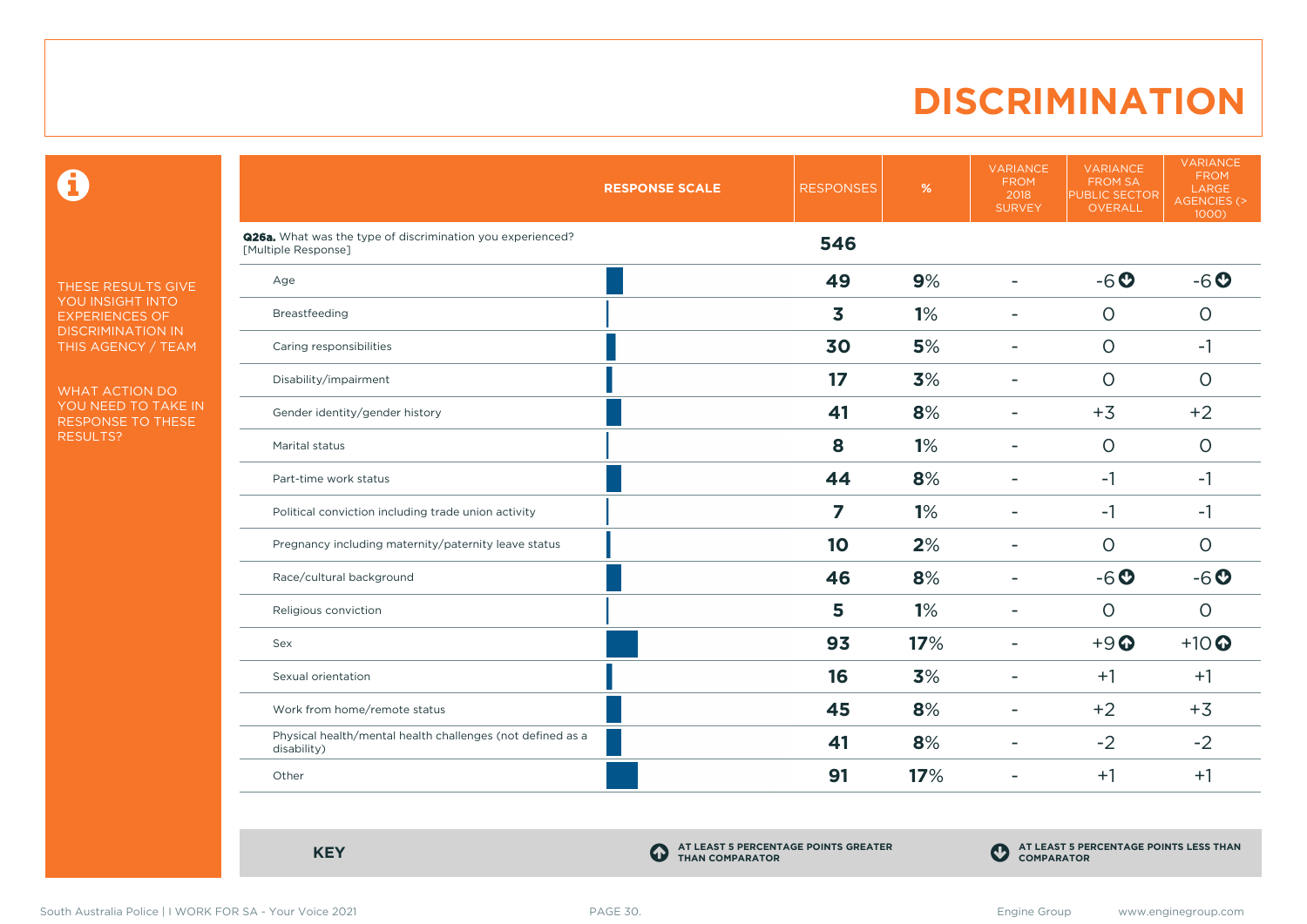### **APPENDIX A: METHODOLOLOGY**

#### SURVEY TIMEFRAME

This report contains results for the I WORK FOR SA - Your Voice Survey 2021, which was open from 27 April to 28 May 2021.

#### INDEX CALCULATIONS

Where questions have been grouped together to form an index for example Enabling High Performance, this has been calculated by adding the positive scores of all items in the group, and then dividing by the total number of respondents across all questions in the group to create a % positive average figure. For ease of reporting this figure has been rounded. Please note this does not apply to the Engagement Index which has been calculated using the method outlined below.

#### EMPLOYEE ENGAGEMENT INDEX

Scores are assigned to each of the question responses in the index (100% Strongly agree, 75% Agree, 50% Neither agree nor disagree, 25% Disagree, and 0% Strongly disagree). Once the scores are added together these are then divided by the number of respondents to create an average % positive. For ease of reporting this figure has been rounded.

#### KEY DRIVER ANALYSIS

Experience tells us that a successful response to survey results requires focus on key priorities. Key driver analysis (KDA) helps identify these priority areas. Statistical techniques including factor and regression analysis identifies the factors (groups of questions) and individual questions with the strongest influence on your engagement index.

Firstly, factor analysis identifies patterns in the survey questions, allowing us to see if a group of questions are measuring the same underlying characteristic(s) (i.e. they belong to the same survey theme). This statistical technique assumes that when questions are answered in a similar way, the employee is thinking about the same underlying theme.

Regression analysis is then used to identify questions most likely to influence and drive employee engagement within each theme. This is achieved by developing a statistical model which determines the importance ('weight') of each question on engagement. These weights are used to identify which questions have the most impact on engagement. Once we know the highest impacting factors, to simplify reporting we take the highest impacting questions from the top factors to determine 5 key driver questions.

In order to assist smaller organisations and teams to obtain a set of priorities or 'key drivers' we also use local driver analysis (LDA). This is an automated technique which uses correlation analysis to explore the relationship between the survey questions and engagement. Correlation will rank survey questions, and the top 5 are reported as 'key drivers'. Where a team has less than 20 respondents' drivers are inherited from the parent unit.